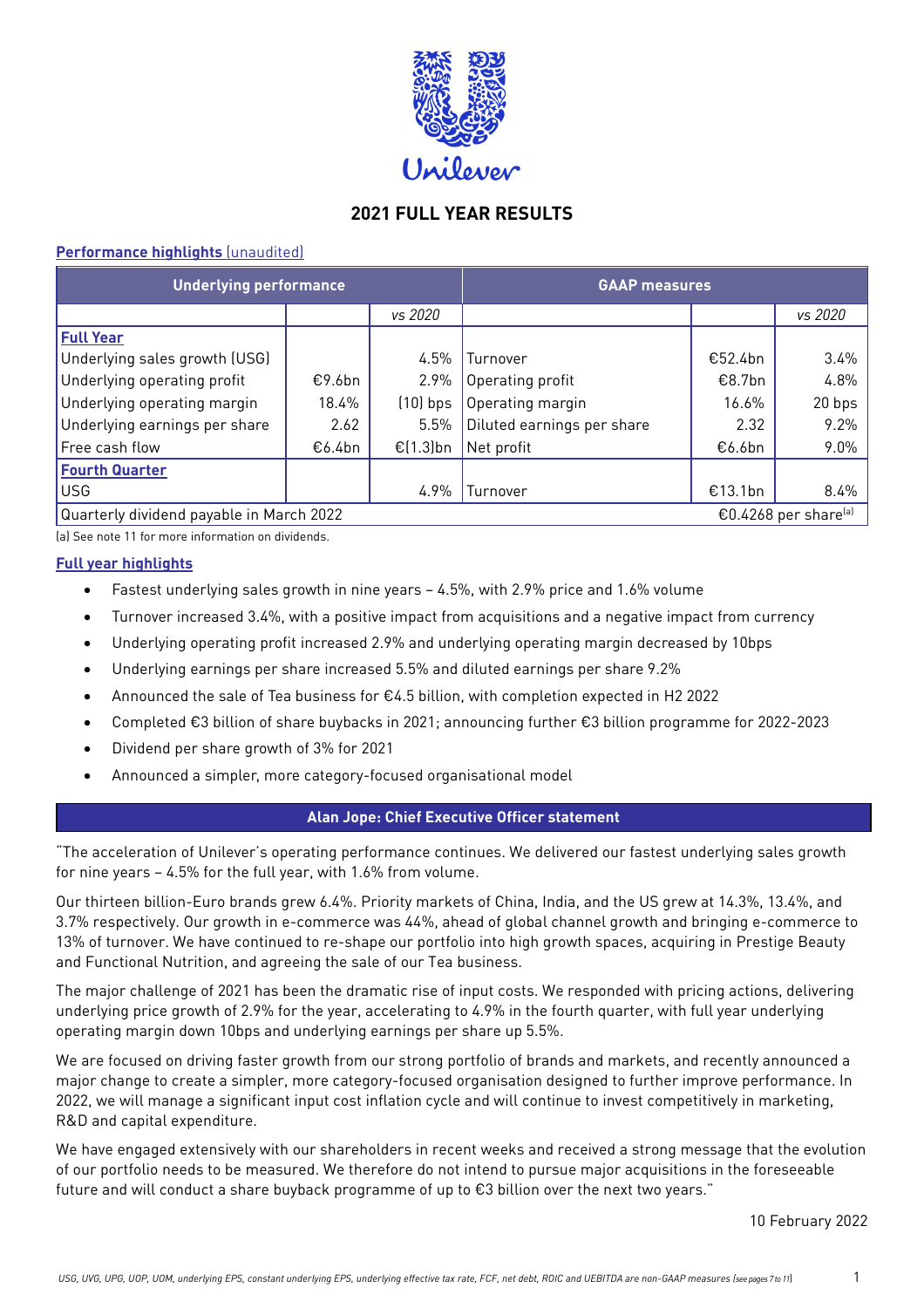We expect underlying sales growth in 2022 to be in the range of 4.5% to 6.5%. Pricing will continue to be strong, with some impact on volume as a result.

We currently expect very high input cost inflation in the first half of over €2 billion. This may moderate in the second half to around €1.5 billion, although there is currently a wide range for this that reflects market uncertainty on the outlook for commodity, freight and packaging costs.

The new organisation is expected to generate around €600 million of cost savings over two years. We plan to maintain competitive levels of investment in marketing, R&D and capital expenditure through a period of inflation-led gross margin pressure until input costs normalise and the full extent of pricing is reflected.

2022 underlying operating margin is expected to be down by between 140bps and 240bps, so maintained between 16% and 17%, with the first half impacted more than the second half. We expect margin to be restored after 2022, with the bulk coming back in 2023 and the rest in 2024.

Unilever's strong cash flow delivery will continue, and the Board has approved a share buyback programme of up to  $\epsilon$ 3 billion to be conducted over the next two years, which we expect to commence in the first quarter.

### **Organisational change**

In January 2022, we announced major changes to Unilever's organisation to make it simpler and more categoryfocused. Unilever will be organised around five category-focused Business Groups, each responsible and accountable for their strategy, growth and profit delivery; running their businesses in all geographies.

We expect our new organisation to be fully operational from the middle of the year. The new structure will be achieved within existing restructuring investment plans of €2 billion across 2021 and 2022. Restructuring investment for 2022 is therefore expected to be around €1.4 billion, returning to pre-2017 levels of around 1% of turnover thereafter. The new organisation is expected to generate around €600 million of cost savings over two years.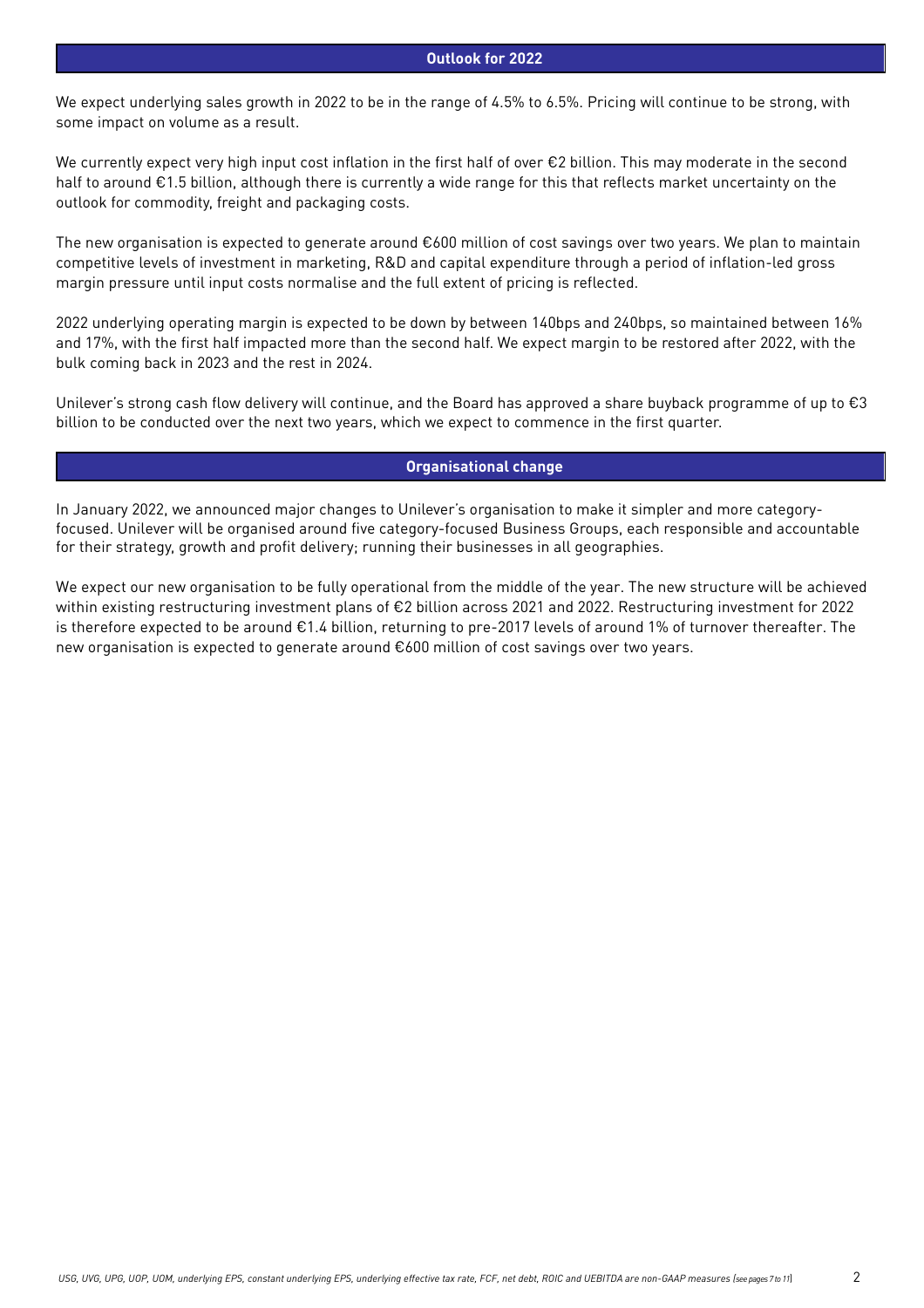|                        |          | <b>Fourth Quarter 2021</b> |                |               |          |            | Full Year 2021 |               |                                                |
|------------------------|----------|----------------------------|----------------|---------------|----------|------------|----------------|---------------|------------------------------------------------|
| (unaudited)            | Turnover | <b>USG</b>                 | <b>UVG</b>     | <b>UPG</b>    | Turnover | <b>USG</b> | <b>UVG</b>     | <b>UPG</b>    | Change in<br>underlying<br>operating<br>margin |
|                        | €bn      | $\frac{0}{0}$              | $\%$           | $\frac{0}{0}$ | €bn      | $\%$       | $\%$           | $\frac{0}{0}$ | bps                                            |
| <b>Unilever</b>        | 13.1     | 4.9                        | $\blacksquare$ | 4.9           | 52.4     | 4.5        | 1.6            | 2.9           | (10)                                           |
| Beauty & Personal Care | 5.8      | 6.2                        | 0.9            | 5.3           | 21.9     | 3.8        | 0.8            | 3.0           |                                                |
| Home Care              | 2.7      | 5.0                        | (3.1)          | 8.4           | 10.6     | 3.9        | 0.7            | 3.1           | (110)                                          |
| Foods & Refreshment    | 4.6      | 3.2                        | 0.6            | 2.5           | 19.9     | 5.6        | 2.9            | 2.7           | 40                                             |

# **FULL YEAR OPERATIONAL REVIEW: DIVISIONS**

**Our markets:** Very high input cost inflation has been widespread across our markets and is expected to continue. Covid-19 is having an ongoing impact on the operating environment, including in the final quarter of the year as new restrictions were implemented in some geographies.

In North America and Europe markets declined in 2021 as we lapped high demand in the prior year for in-home food and hygiene products. Covid-19 impacted India in the early part of the year. In China the market recovered well in 2021 but economic growth has started to slow. Markets in Latin America are recovering, with growth driven by higher prices, although macroeconomic volatility remains high. In South East Asia markets are improving following tough restrictions on daily life through 2021. In Turkey, economic conditions deteriorated throughout the fourth quarter.

**Unilever overall performance:** Stepping up competitive growth is our priority. In 2021, our five strategic priorities and focus on operational excellence delivered full year underlying sales growth of 4.5% with volume of 1.6% and price of 2.9%. In the fourth quarter price stepped up to 4.9% with volume flat, as our brands provided strong pricing power in an environment of rising commodity and other input costs. Foods and Refreshment grew fastest in 2021 with 5.6% underlying sales growth with food solutions and out-of-home ice cream partially recovering from channel restrictions in 2020.

In the US growth has returned to competitive levels, with strong contributions from Prestige Beauty, functional nutrition and food solutions. India grew double-digit with balanced volume and price and strong actions on savings and mix. China grew double-digit, led by volume, with growth broad-based across categories and channels, especially ecommerce.

Latin America grew high single-digit led by price with flat volume in a high inflation market. South East Asia declined following tough Covid-19 related restrictions throughout the year and weak competitive performance in Indonesia. Europe grew slightly from both price and volume.

Prestige Beauty delivered strong double-digit growth across all brands as channels reopened, with e-commerce a big contributor. Functional nutrition grew double-digit across the portfolio of brands.

E-commerce growth was 44% and now represents 13% of Unilever's turnover.

Turnover increased 3.4%. Underlying sales growth was 4.5%, there was a net positive impact of 1.3% from acquisitions and disposals and a negative impact of 2.4% from currency-related items.

Underlying operating profit was €9.6 billion, an increase of 2.9% including a negative impact from currency of 4.3%. Underlying operating margin decreased by 10bps. Gross margin decreased by 120bps reflecting very high inflation in raw material, packaging and distribution costs, partially offset by savings and pricing actions. Brand and marketing investment fell slightly but remained at competitive levels, and overheads benefitted from turnover leverage, making a positive impact of 90bps and 20bps respectively on underlying operating margin.

Free cash flow was €6.4 billion compared to €7.7 billion in 2020 as we increased capital expenditure and lapped the strong working capital improvement of 2020 which was maintained in 2021.

We have agreed to sell our global tea business, ekaterra ("Tea"), to CVC Capital Partners Fund VIII for €4.5 billion on a cash-free, debt-free basis. In full year 2020, ekaterra generated turnover of around €2 billion. The sale excludes Unilever's tea business in India, Nepal and Indonesia as well as Unilever's interests in the Pepsi Lipton ready-to-drink tea joint ventures and associated distribution businesses.

After reviewing options for Elida Beauty, we concluded that this business will create the most value managed as an independent unit within Unilever, with dedicated focus under our new operating model.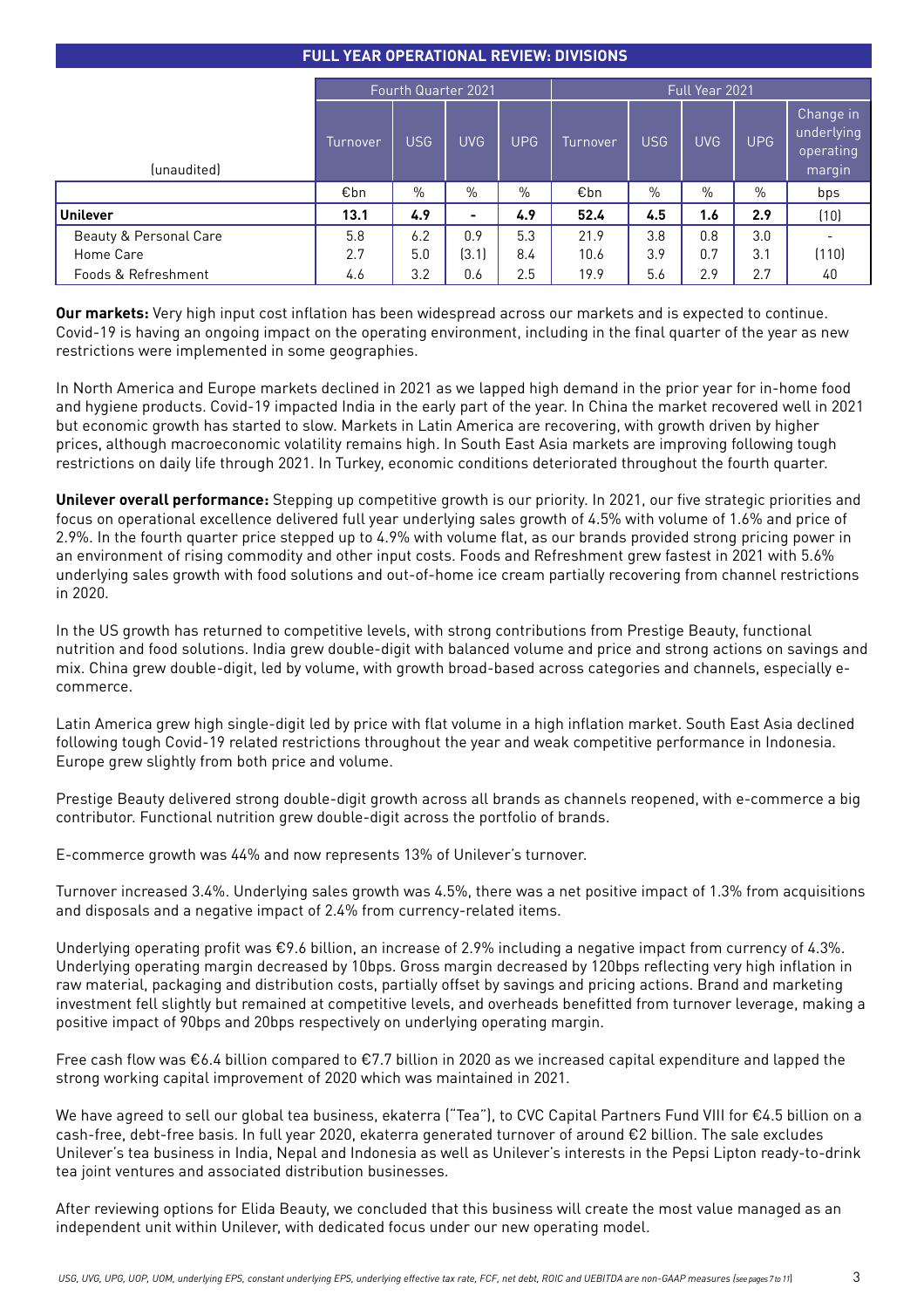# **Beauty & Personal Care**

Beauty & Personal Care underlying sales grew 3.8%, with 3.0% from price and 0.8% from volume. All categories delivered good growth apart from skin cleansing which declined following elevated demand in the prior year. Skin care grew high single-digit with channels reopening in 2021. **Vaseline** performed strongly throughout the year, supported by several premium innovations across brightening, therapeutics and hydration. Deodorants grew as the market continued to recover, with good growth and restored competitiveness in North America. **Dove** refillable deodorant launched in the US and has been well-received by consumers. Hair care grew mid-single-digit with **Sunsilk**, **Dove** and **Clear** contributing and styling in North America being restored to competitive growth. Oral care grew with good performance in South Asia and Africa. Prestige Beauty grew double-digit with all brands benefitting from e-commerce and a recovery in beauty channels compared to the prior year. New innovations in Prestige Beauty include **Dermalogica's** biolumin-c and sound sleep cocoon and **Ren's** zero waste packaging.

Underlying operating margin in Beauty and Personal Care was flat, with high material inflation in palm oil having a particularly high impact on gross margin, despite stepped up pricing. Brand and marketing investment was lower overall due to reductions in Europe and South East Asia where Covid-19 restrictions impacted market growth. We invested more in the US and China, and benefitted from efficiencies in advertising production costs.

#### **Home Care**

Home Care underlying sales grew 3.9%, with 3.1% from price and 0.7% from volume. In fabric care, mid-single-digit growth in fabric cleaning and low single-digit growth in fabric enhancers was led by South Asia and Latin America. We continue to see good innovation performance from dilutable laundry liquids across Latin America, under the **OMO** brand. Capsule and liquid formats continued to grow well, and in China **OMO** became the leading capsules brand in traditional retail and second largest in e-commerce. Underlying sales in home and hygiene declined mid-single-digit as we lapped strong demand for hygiene products in 2020, and overall home and hygiene continues to trade ahead of pre-pandemic levels.

Underlying operating margin in Home Care declined by 110bps. Gross margin declined as very high input cost inflation could not yet be fully recovered through stepped up pricing. Brand and marketing investment was lower, reflecting elevated spend in 2020 behind hygiene products at the peak of the pandemic.

#### **Foods & Refreshment**

Foods and Refreshment underlying sales grew 5.6%, with volume growth of 2.9% and price of 2.7%. Ice cream grew mid-single-digit, balanced across volume and price. Growth was driven by out-of-home food, with in-home ice cream flat as we lapped double-digit prior year growth. Our **Magnum** and **Ben & Jerry's** brands each grew high single-digit. Food solutions has begun to recover from channel closure in 2020, delivering double-digit growth. In-home food saw low single-digit price led growth, following elevated demand and double-digit growth in 2020. Our largest food brand **Knorr** grew high single-digit across in-home and out-of-home channels through innovations such as zero-salt stock cubes and Rinde Mas in Latin America, a plant-based product that extends the yield of meat dishes while adding flavour. Dressings brand **Hellmann's** grew double digit for the second year in succession. Our retained tea business grew double-digit.

Foods and Refreshment underlying operating margin improved by 40bps. Gross margin declined as high input cost inflation could not yet be fully recovered through increased pricing. Brand and marketing investment increased, driven by India and China, but benefitted underlying operating margin as a result of faster turnover growth.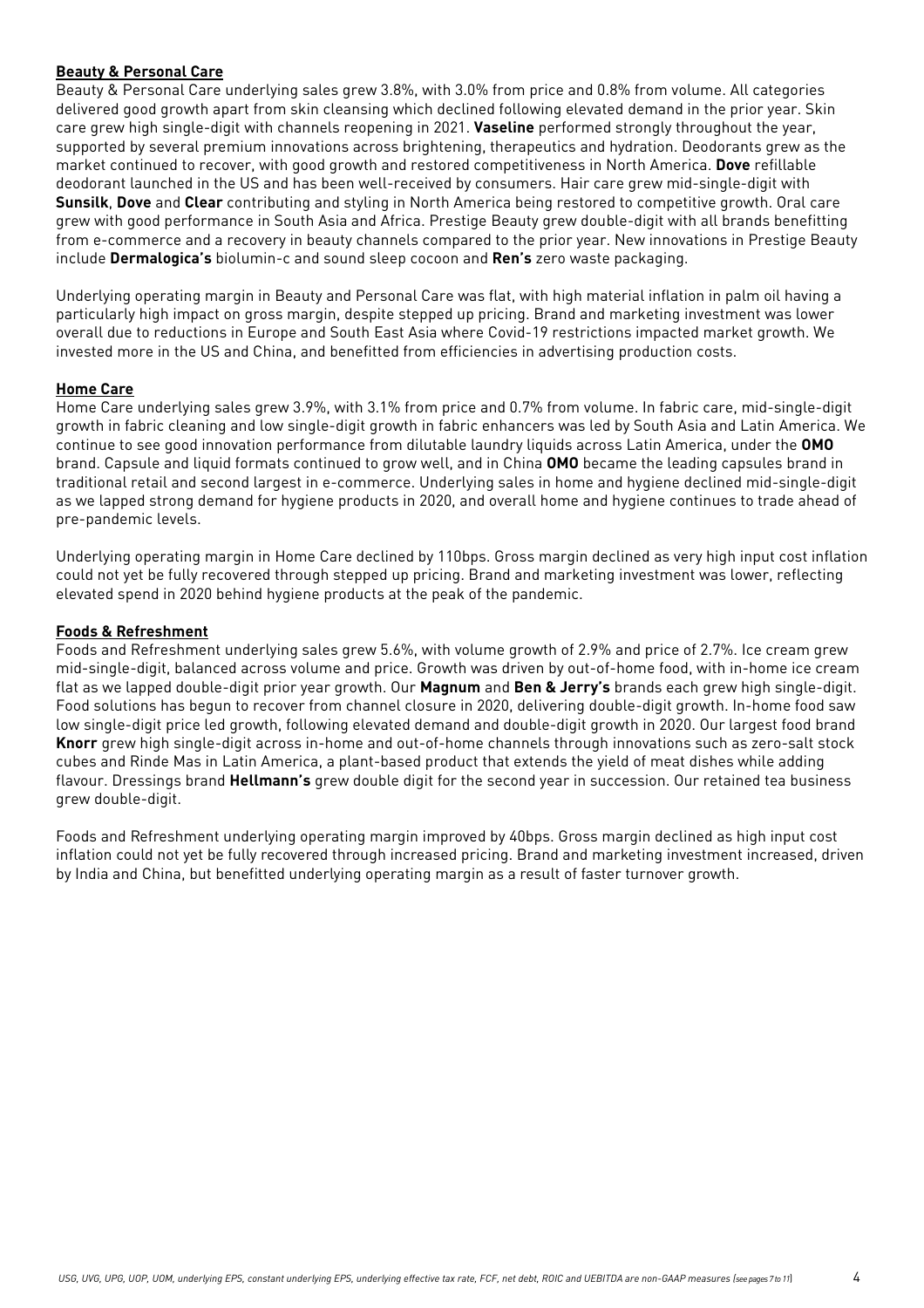| <b>FULL YEAR OPERATIONAL REVIEW: GEOGRAPHICAL AREA</b> |  |
|--------------------------------------------------------|--|
|--------------------------------------------------------|--|

|                 | Fourth Quarter 2021 |            |                          |            |          | <b>Full Year 2021</b> |            |            |                                                |
|-----------------|---------------------|------------|--------------------------|------------|----------|-----------------------|------------|------------|------------------------------------------------|
| (unaudited)     | Turnover            | <b>USG</b> | <b>UVG</b>               | <b>UPG</b> | Turnover | <b>USG</b>            | <b>UVG</b> | <b>UPG</b> | Change in<br>underlying<br>operating<br>margin |
|                 | €bn                 | $\%$       | $\%$                     | $\%$       | €bn      | %                     | $\%$       | $\%$       | bps                                            |
| <b>Unilever</b> | 13.1                | 4.9        | $\overline{\phantom{0}}$ | 4.9        | 52.4     | 4.5                   | 1.6        | 2.9        | (10)                                           |
| Asia/AMET/RUB   | 6.1                 | 5.7        | 1.3                      | 4.3        | 24.3     | 5.8                   | 3.0        | 2.7        | 50                                             |
| The Americas    | 4.4                 | 7.2        | (1.2)                    | 8.5        | 16.8     | 5.5                   | 0.4        | 5.1        | (80)                                           |
| Europe          | 2.6                 | (0.8)      | (1.5)                    | 0.7        | 11.3     | 0.4                   | 0.3        | 0.2        | (40)                                           |

|                         | <b>Fourth Quarter 2021</b> |            |            |      |          | Full Year 2021 |            |            |
|-------------------------|----------------------------|------------|------------|------|----------|----------------|------------|------------|
| (unaudited)             | Turnover                   | <b>USG</b> | <b>UVG</b> | UPG. | Turnover | <b>USG</b>     | <b>UVG</b> | <b>UPG</b> |
|                         | €bn                        | %          | %          | $\%$ | €bn      | %              | %          | $\%$       |
| <b>Emerging markets</b> | 7.7                        | 6.7        | 0.1        | 6.6  | 30.4     | 6.7            | 2.6        | 4.1        |
| Developed markets       | 5.4                        | 2.2        | [0.3]      | 2.6  | 22.0     | 1.5            | 0.2        | 1.3        |
| North America           | 2.8                        | 6.5        | 1.1        | 5.3  | 10.6     | 3.4            | 0.5        | 2.9        |
| Latin America           | 1.6                        | 8.5        | (4.8)      | 13.9 | 6.2      | 9.0            | 0.1        | 8.9        |

# **Asia/AMET/RUB**

Underlying sales grew 5.8% with 3.0% from volume and 2.7% from price. India grew double-digit with a balanced split between price and volume. Pricing and savings actions continue to be important in India as commodity prices remain elevated. China delivered double-digit volume led growth, with food solutions growing back to above 2019 levels whilst Home Care and Beauty and Personal Care also grew well. South East Asia declined low single-digit as the region was impacted by Covid-19 related restrictions throughout the year, and our Indonesian business performance was poor in a highly competitive market.

In Turkey, we delivered double-digit growth with high single-digit volume. In South Africa we grew mid-single-digit in volatile market conditions, weighted towards volume.

Underlying operating margin increased by 50bps. Gross margin declined and was offset by efficiencies in overheads and brand and marketing investment.

# **The Americas**

Underlying sales growth in North America was 3.4%, with 2.9% from price and 0.5% from volume as we restored competitiveness through the year. Prestige Beauty, functional nutrition and food solutions all grew strongly while inhome food and hygiene declined as we lapped the high demand of 2020. On a two-year compound annual growth basis, North America underlying sales growth is 5.5%.

Latin America grew 9.0% with positive pricing of 8.9% and flat volume. Throughout the year we took several price increases to counter high inflation and currency devaluation. Innovations designed for consumers feeling the negative impacts of inflation have been successful. In Brazil double-digit growth was price led with a low single digit volume decline whilst in Argentina volume remained positive.

Underlying operating margin decreased by 80bps. Gross margin decline was partially offset by lower overall brand and marketing investment. We increased spend in North America behind high growth areas and reduced in Latin America.

#### **Europe**

Underlying sales grew 0.4% with 0.3% from volume and 0.2% from price. Foods and Refreshment volumes grew low single-digit, as out-of-home ice cream recovered alongside in-home ice cream growth. Home Care volumes declined, as we lapped high demand for hygiene products in 2020. Beauty & Personal Care in Europe declined slightly in a declining market. Pricing actions are underway across Europe with the different national retail landscapes being managed very actively.

Recovery in out-of-home ice cream supported mid-single-digit growth in Italy. Germany and the UK declined as we lapped high 2020 growth for in-home foods and hygiene.

Underlying operating margin declined 40bps, driven by gross margin, while brand and marketing investment reduced.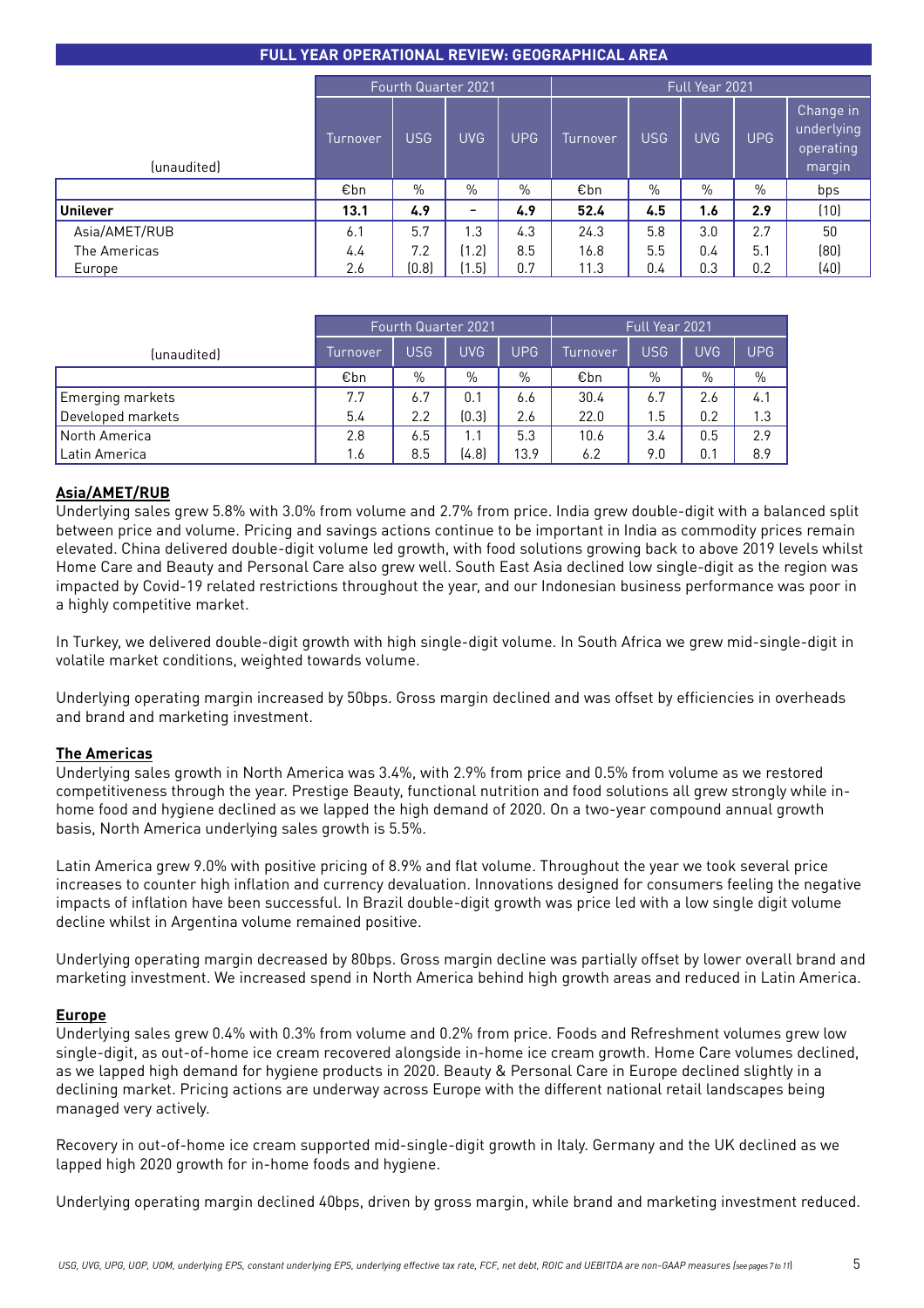# **ADDITIONAL COMMENTARY ON THE FINANCIAL STATEMENTS – FULL YEAR**

#### **Finance costs and tax**

Net finance costs decreased €151 million to €354 million in 2021. The decrease was driven by a lower cost of debt and a reduction in interest on tax settlements. This was partially offset by lower interest income driven by interest on tax credits in Brazil in the prior year. The interest rate on average net debt fell to 1.5% from 2.2% in the prior year.

The underlying effective tax rate was 22.6% compared with 23.0% in 2020. We saw benefits in tax settlements and other one offs, as well as the restatement of deferred tax balances for changes in tax rates. The additional impact of non-underlying tax meant that the effective tax rate was 23.1% compared with 24.6% in 2020.

#### **Joint ventures, associates and other income from non-current investments**

Net profit from joint ventures and associates was €191 million, an increase of €16 million compared to 2020. Other income from non-current investments was €91 million and relates to investments made by Unilever Ventures.

#### **Earnings per share**

Underlying earnings per share increased by 5.5% to €2.62, including a negative impact of 2.3% from currency. Constant underlying earnings per share increased by 7.8%. The increase was mainly driven by operating performance, lower finance costs and income from non-current investments. There was also a reduction in the average number of shares as a result of our share buyback programme, contributing 0.9%. These were partially offset by an increase in profit attributable to minority interests. Diluted earnings per share were up 9.2% at €2.32.

#### **Free cash flow**

Free cash flow was €6.4 billion in 2021, down from the €7.7 billion delivered in 2020 as capital expenditure and cash tax paid increased. We maintained enhanced working capital discipline in 2021, although the significant favourable working capital movements generated as we increased our focus on receivables in 2020 were not repeated.

#### **Net debt**

Closing net debt was €25.5 billion compared to €20.9 billion as at 31 December 2020 driven by lower free cash flow, the €3 billion share buyback executed during the year and acquisitions including Paula's Choice. Net debt to underlying EBITDA was 2.2x as at 31 December 2021 versus 1.8x in the prior year.

#### **Pensions**

Pension assets net of liabilities were in surplus of €3.0 billion at 31 December 2021 versus a surplus of €0.3 billion at the end of 2020. The increase was driven by positive investment returns on pension assets. Pension liabilities remained unchanged overall, with a decrease from higher interest rates offsetting an increase due to higher inflation.

#### **Return on invested capital**

Return on invested capital was 17.2%, compared to 18.0% in the prior year. This is due to recent acquisitions (Horlicks and Paula's Choice), and a significant currency impact resulting in increased goodwill and intangibles.

#### **Finance and liquidity**

In 2021, we issued the following bonds:

• 12th August 2021: \$500 million 3NC1 fixed rate notes at 0.626% due August 2024, \$850 million fixed rates notes at 1.750% due August 2031, and \$650 million fixed rate notes at 2.625% due August 2051.

In February 2021, \$1,000 million 4.250% fixed rate notes matured and were repaid. In March 2021, \$400 million 2.750% fixed rate notes matured and were repaid. In July 2021, €500 million 0.000% fixed rates notes matured and were repaid.

As at 31 December 2021 Unilever had undrawn revolving 364-day bilateral credit facilities in aggregate of \$7,965 million with a 364-day term out. Additional bilateral undrawn revolving 364-day credit facilities of €1,500 million were signed in December 2021.

#### **Share buyback programme**

On 3 December 2021, we announced the completion of our €3 billion share buyback programme, initiated earlier in the year. The total consideration for the repurchase of shares is recorded within other reserves and all of the 62,976,145 shares purchased in the buyback programme are held in Treasury.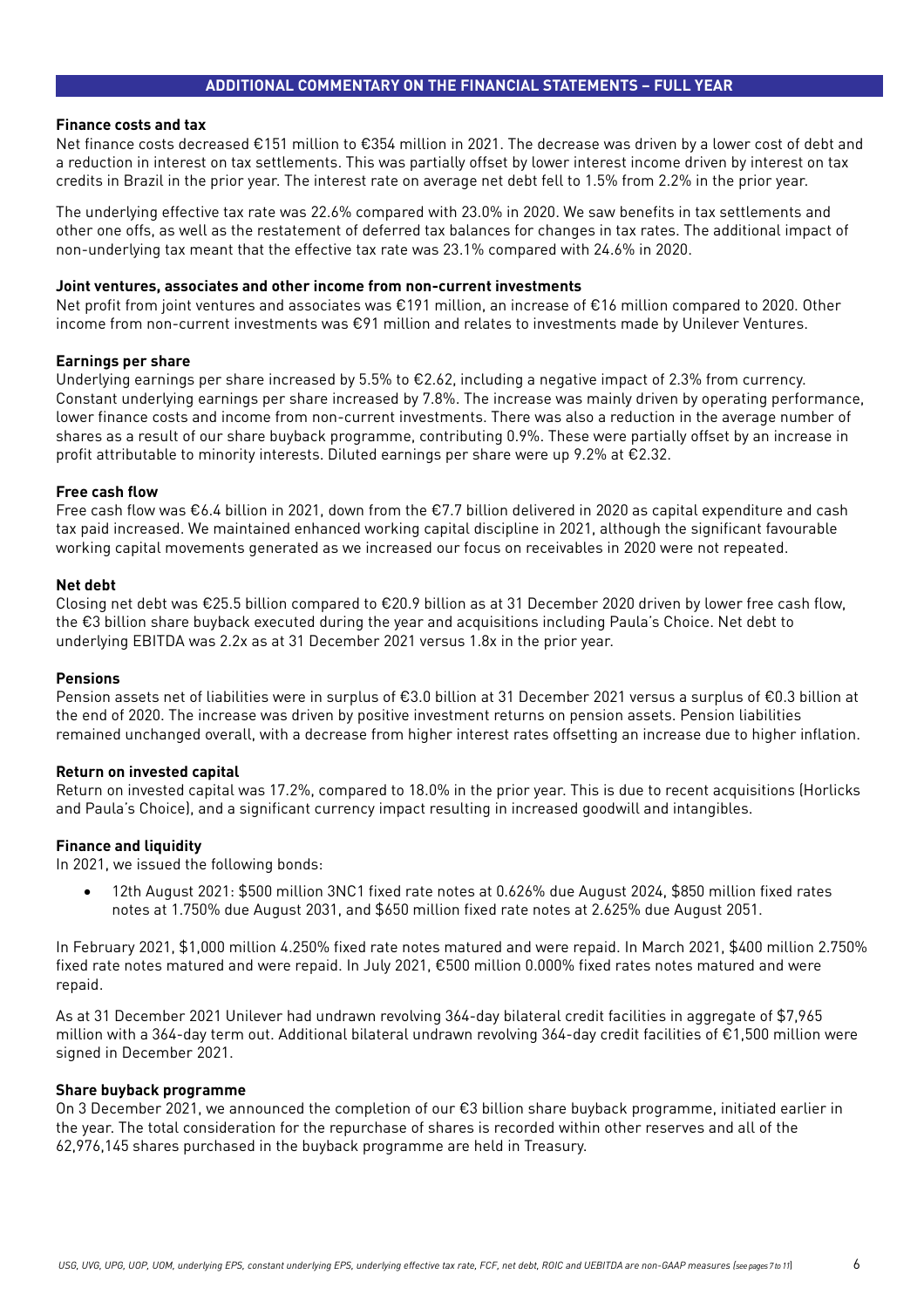## **COMPETITION INVESTIGATIONS**

As previously disclosed, Unilever is involved in a number of ongoing investigations by national competition authorities, including those of France, Portugal and South Africa. These proceedings and investigations are at various stages and concern a variety of product markets. Where appropriate, provisions are made and contingent liabilities disclosed in relation to such matters.

Ongoing compliance with competition laws is of key importance to Unilever. It is Unilever's policy to co-operate fully with competition authorities whenever questions or issues arise. In addition, the Group continues to reinforce and enhance its internal competition law training and compliance programme on an ongoing basis.

# **NON-GAAP MEASURES**

Certain discussions and analyses set out in this announcement include measures which are not defined by generally accepted accounting principles (GAAP) such as IFRS. We believe this information, along with comparable GAAP measurements, is useful to investors because it provides a basis for measuring our operating performance, ability to retire debt and invest in new business opportunities. Our management uses these financial measures, along with the most directly comparable GAAP financial measures, in evaluating our operating performance and value creation. Non-GAAP financial measures should not be considered in isolation from, or as a substitute for, financial information presented in compliance with GAAP. Wherever appropriate and practical, we provide reconciliations to relevant GAAP measures.

Unilever uses 'constant rate', and 'underlying' measures primarily for internal performance analysis and targeting purposes. We present certain items, percentages and movements, using constant exchange rates, which exclude the impact of fluctuations in foreign currency exchange rates. We calculate constant currency values by translating both the current and the prior period local currency amounts using the prior year average exchange rates into euro, except for the local currency of entities that operate in hyperinflationary economies. These currencies are translated into euros using the prior year closing exchange rate before the application of IAS 29. The table below shows exchange rate movements in our key markets.

|                                      | Annual<br>Average rate<br>in 2021 | Annual<br>Average rate<br>in 2020 |
|--------------------------------------|-----------------------------------|-----------------------------------|
| Brazilian Real ( $\epsilon$ 1 = BRL) | 6.366                             | 5.781                             |
| Chinese Yuan $E1 = CNY$              | 7.663                             | 7.862                             |
| Indian Rupee $[£1 = INR]$            | 87.599                            | 84.100                            |
| Indonesia Rupiah $E1 = IDR$          | 16983                             | 16557                             |
| Philippine Peso $E1 = PHP$           | 58.401                            | 56.447                            |
| UK Pound Sterling $E1 = GBP$         | 0.861                             | 0.888                             |
| US Dollar $(E1 = US $)$              | 1.187                             | 1.135                             |

# **Underlying sales growth (USG)**

Underlying sales growth (USG) refers to the increase in turnover for the period, excluding any change in turnover resulting from acquisitions, disposals, changes in currency and price growth in excess of 26% in hyperinflationary economies. Inflation of 26% per year compounded over three years is one of the key indicators within IAS 29 to assess whether an economy is deemed to be hyperinflationary. We believe this measure provides valuable additional information on the underlying sales performance of the business and is a key measure used internally. The impact of acquisitions and disposals is excluded from USG for a period of 12 calendar months from the applicable closing date. Turnover from acquired brands that are launched in countries where they were not previously sold is included in USG as such turnover is more attributable to our existing sales and distribution network than the acquisition itself. The reconciliation of changes in the GAAP measure turnover to USG is provided in notes 3 and 4.

#### **Underlying price growth (UPG)**

Underlying price growth (UPG) is part of USG and means, for the applicable period, the increase in turnover attributable to changes in prices during the period. UPG therefore excludes the impact to USG due to (i) the volume of products sold; and (ii) the composition of products sold during the period. In determining changes in price, we exclude the impact of price growth in excess of 26% per year in hyperinflationary economies as explained in USG above. The measures and the related turnover GAAP measure are set out in notes 3 and 4.

# **Underlying volume growth (UVG)**

Underlying volume growth (UVG) is part of USG and means, for the applicable period, the increase in turnover in such period calculated as the sum of (i) the increase in turnover attributable to the volume of products sold; and (ii) the increase in turnover attributable to the composition of products sold during such period. UVG therefore excludes any impact on USG due to changes in prices. The measures and the related turnover GAAP measure are set out in notes 3 and 4.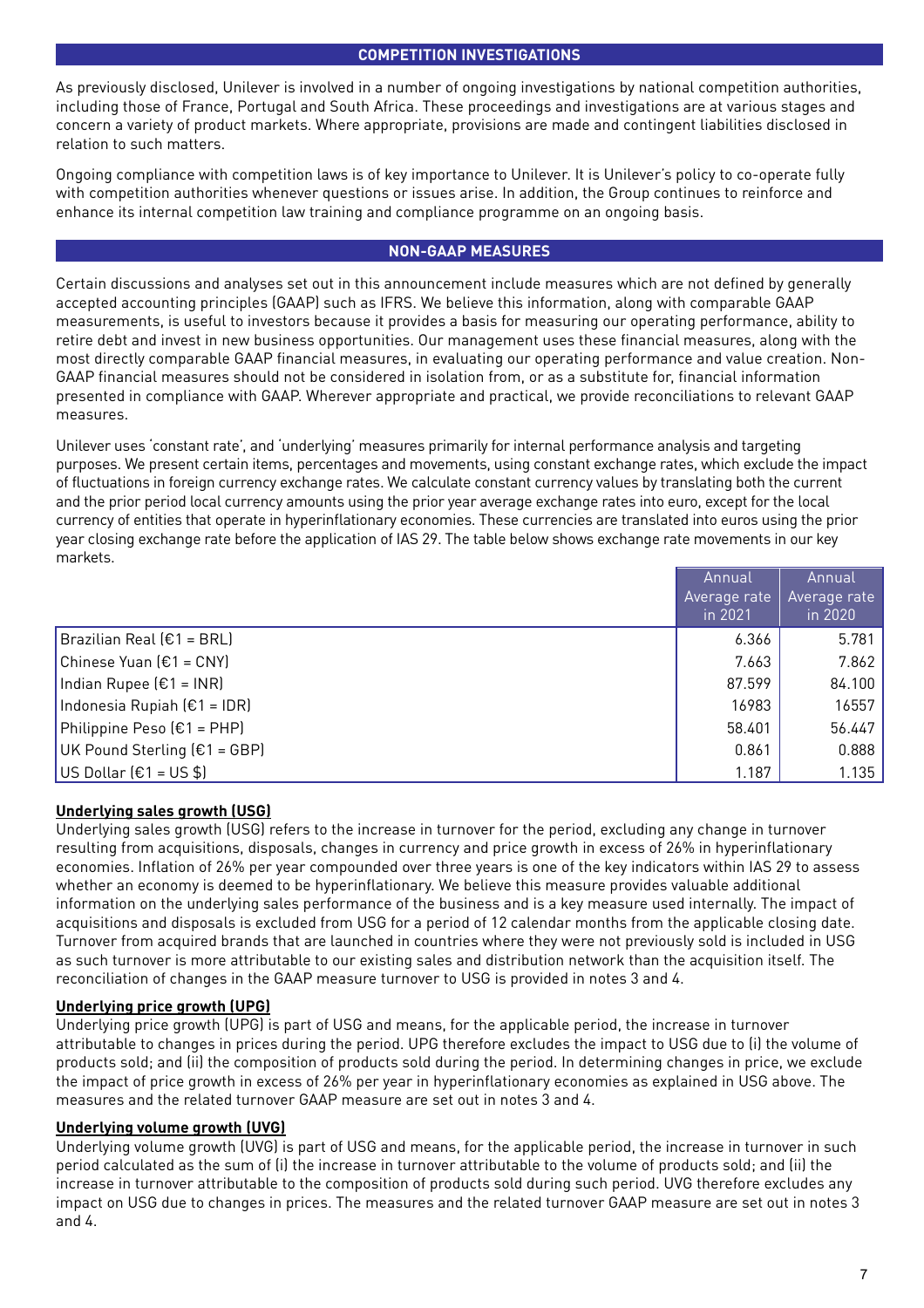# **Non-underlying items**

Several non-GAAP measures are adjusted to exclude items defined as non-underlying due to their nature and/or frequency of occurrence.

- **Non-underlying items within operating profit** are: gains or losses on business disposals, acquisition and disposal related costs, restructuring costs, impairments and other items within operating profit classified here due to their nature and frequency.
- **Non-underlying items not in operating profit but within net profit** are: net monetary gain/(loss) arising from hyperinflationary economies and significant and unusual items in net finance cost, share of profit/(loss) of joint ventures and associates and taxation.
- **Non-underlying items** are: both non-underlying items within operating profit and those non-underlying items not in operating profit but within net profit.

## **Underlying operating profit (UOP) and underlying operating margin (UOM)**

Underlying operating profit and underlying operating margin mean operating profit and operating margin before the impact of non-underlying items within operating profit. Underlying operating profit represents our measure of segment profit or loss as it is the primary measure used for making decisions about allocating resources and assessing performance of the segments. The reconciliation of operating profit to underlying operating profit is as follows:

| $\epsilon$ million                                        |        | <b>Full Year</b> |  |  |
|-----------------------------------------------------------|--------|------------------|--|--|
| (unaudited)                                               | 2021   | 2020             |  |  |
| <b>Operating profit</b>                                   | 8,702  | 8,303            |  |  |
| Non-underlying items within operating profit (see note 2) | 934    | 1,064            |  |  |
| Underlying operating profit                               | 9,636  | 9,367            |  |  |
| Turnover                                                  | 52,444 | 50,724           |  |  |
| Operating margin (%)                                      | 16.6%  | 16.4%            |  |  |
| Underlying operating margin (%)                           | 18.4%  | 18.5%            |  |  |

# **Underlying earnings before interest, taxation, depreciation and amortisation (UEBITDA)**

Underlying earnings before interest, taxation, depreciation and amortisation means operating profit before the impact of depreciation, amortisation and non-underlying items within operating profit. We use UEBITDA in assessing our leverage level, which is expressed as net debt / UEBITDA. The reconciliation of operating profit to UEBITDA is as follows:

| $\epsilon$ million                                                                  | <b>Full Year</b> |        |
|-------------------------------------------------------------------------------------|------------------|--------|
| (unaudited)                                                                         | 2021             | 2020   |
| <b>Operating profit</b>                                                             | 8,702            | 8,303  |
| Depreciation and amortisation                                                       | 1,746            | 2,018  |
| Non-underlying items within operating profit                                        | 934              | 1,064  |
| Underlying earnings before interest, taxes, depreciation and amortisation (UEBITDA) | 11,382           | 11,385 |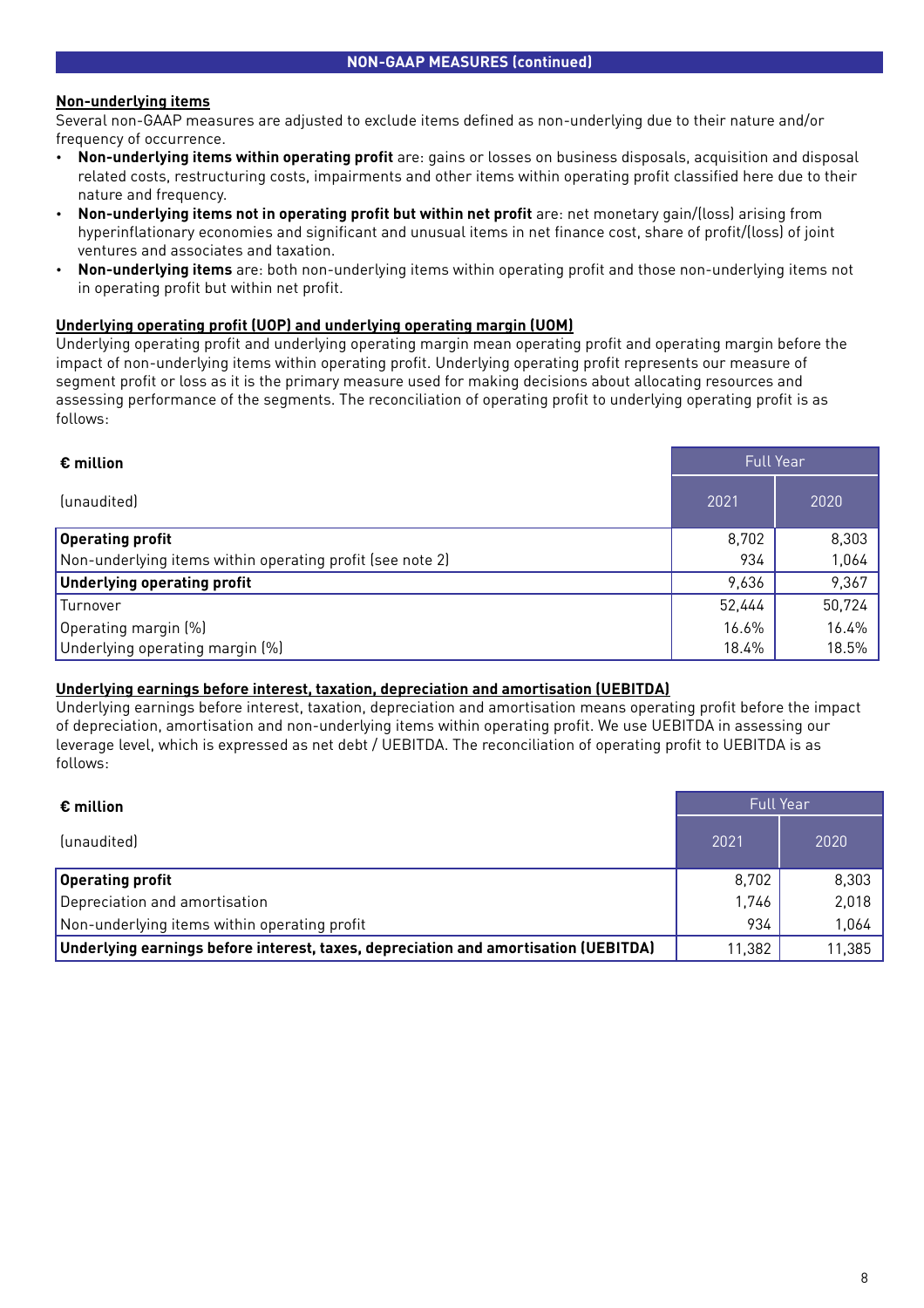## **NON-GAAP MEASURES (continued)**

## **Underlying effective tax rate**

The underlying effective tax rate is calculated by dividing taxation excluding the tax impact of non-underlying items by profit before tax excluding the impact of non-underlying items and share of net (profit)/loss of joint ventures and associates. This measure reflects the underlying tax rate in relation to profit before tax excluding non-underlying items before tax and share of net profit/(loss) of joint ventures and associates. Tax impact on non-underlying items within operating profit is the sum of the tax on each non-underlying item, based on the applicable country tax rates and tax treatment. This is shown in the following table:

| $\epsilon$ million                                                                | <b>Full Year</b> |       |  |
|-----------------------------------------------------------------------------------|------------------|-------|--|
| (unaudited)                                                                       | 2021             | 2020  |  |
| Taxation                                                                          | 1,935            | 1,923 |  |
| Tax impact of:                                                                    |                  |       |  |
| Non-underlying items within operating profit <sup>(a)</sup>                       | 219              | 272   |  |
| Non-underlying items not in operating profit but within net profit <sup>[a]</sup> | (41)             | (146) |  |
| Taxation before tax impact of non-underlying items                                | 2,113            | 2,049 |  |
| Profit before taxation                                                            | 8,556            | 7,996 |  |
| Non-underlying items within operating profit before tax <sup>(a)</sup>            | 934              | 1,064 |  |
| Non-underlying items not in operating profit but within net profit before tax     | 64               | 36    |  |
| Share of net (profit)/loss of joint ventures and associates                       | (191)            | (175) |  |
| Profit before tax excluding non-underlying items before tax and share of net      |                  |       |  |
| profit/(loss) of joint ventures and associates                                    | 9,363            | 8,921 |  |
| Underlying effective tax rate<br>$(n)$ $\sim$ $\sim$ $\sim$                       | 22.6%            | 23.0% |  |

<sup>(a)</sup> See note 2.

## **Underlying earnings per share**

Underlying earnings per share (underlying EPS) is calculated as underlying profit attributable to shareholders' equity divided by the diluted average number of ordinary shares. In calculating underlying profit attributable to shareholders' equity, net profit attributable to shareholders' equity is adjusted to eliminate the post-tax impact of non-underlying items. This measure reflects the underlying earnings for each share unit of the Group. Refer to note 6 for reconciliation of net profit attributable to shareholders' equity to underlying profit attributable to shareholders equity.

# **Constant underlying EPS**

Constant underlying earnings per share (constant underlying EPS) is calculated as underlying profit attributable to shareholders' equity at constant exchange rates and excluding the impact of both translational hedges and price growth in excess of 26% per year in hyperinflationary economies divided by the diluted average number of ordinary shares. This measure reflects the underlying earnings for each share unit of the Group in constant exchange rates.

The reconciliation of underlying profit attributable to shareholders' equity to constant underlying earnings attributable to shareholders' equity and the calculation of constant underlying EPS is as follows:

| $\epsilon$ million                                                                     |         | <b>Full Year</b> |  |  |
|----------------------------------------------------------------------------------------|---------|------------------|--|--|
| (unaudited)                                                                            | 2021    | 2020             |  |  |
| Underlying profit attributable to shareholders' equity (see note 6)                    | 6,839   | 6,532            |  |  |
| Impact of translation from current to constant exchange rates and translational hedges | 210     | 19               |  |  |
| Impact of price growth in excess of 26% per year in hyperinflationary economies        | (42)    |                  |  |  |
| Constant underlying earnings attributable to shareholders' equity                      | 7,007   | 6551             |  |  |
| Diluted average number of share units (millions of units)                              | 2,609.6 | 2,629.8          |  |  |
| Constant underlying EPS (€)                                                            | 2.68    | 2.49             |  |  |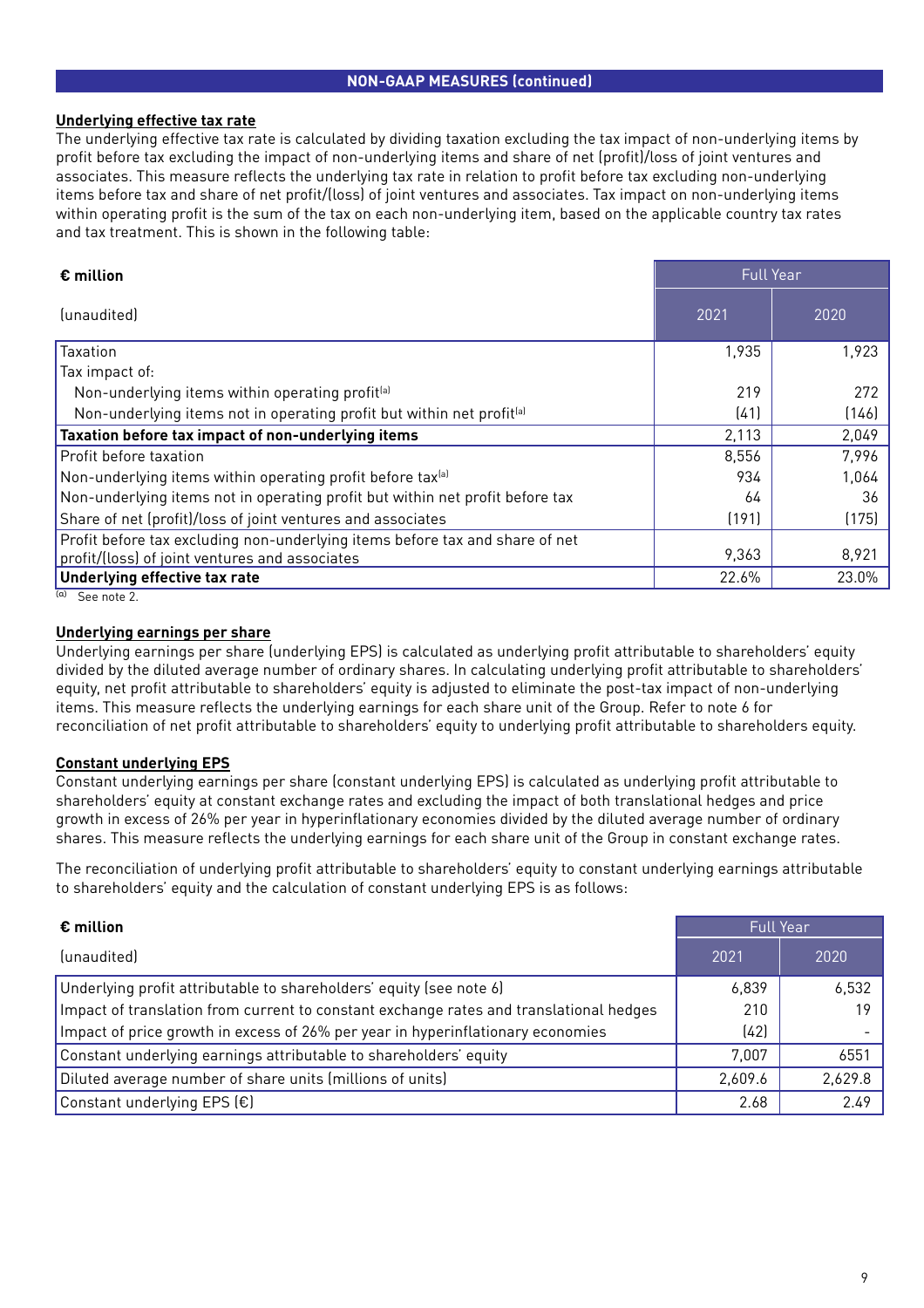# **Net debt**

Net debt is a measure that provides valuable additional information on the summary presentation of the Group's net financial liabilities and is a measure in common use elsewhere. Net debt is defined as the excess of total financial liabilities, excluding trade payables and other current liabilities, over cash, cash equivalents and other current financial assets, excluding trade and other current receivables, and non-current financial asset derivatives that relate to financial liabilities.

The reconciliation of total financial liabilities to net debt is as follows:

| $\epsilon$ million                                                                 | As at 31<br>December | As at $31$<br>December |
|------------------------------------------------------------------------------------|----------------------|------------------------|
| (unaudited)                                                                        | 2021                 | 2020                   |
| Total financial liabilities                                                        | (30, 133)            | (27, 305)              |
| Current financial liabilities                                                      | (7, 252)             | (4, 461)               |
| Non-current financial liabilities                                                  | (22, 881)            | (22, 844)              |
| Cash and cash equivalents as per balance sheet                                     | 3,415                | 5,548                  |
| Cash and cash equivalents as per cash flow statement                               | 3,387                | 5,475                  |
| Add: bank overdrafts deducted therein                                              | 106                  | 73                     |
| Less: cash and cash equivalents held for sale <sup>[a]</sup>                       | (78)                 |                        |
| Other current financial assets                                                     | 1,156                | 808                    |
| $\sf Non-current$ financial asset derivatives that relate to financial liabilities | 52                   | 21                     |
| Net debt                                                                           | (25, 510)            | (20, 928)              |

(a) Cash and cash equivalents held for sale of  $\epsilon$ 78m are net of bank overdraft of  $\epsilon$ 12m.

## **Free cash flow (FCF)**

Within the Unilever Group, free cash flow (FCF) is defined as cash flow from operating activities, less income taxes paid, net capital expenditure and net interest payments. It does not represent residual cash flows entirely available for discretionary purposes; for example, the repayment of principal amounts borrowed is not deducted from FCF. FCF reflects an additional way of viewing our liquidity that we believe is useful to investors because it represents cash flows that could be used for distribution of dividends, repayment of debt or to fund our strategic initiatives, including acquisitions, if any.

The reconciliation of cash flow from operating activities to FCF is as follows:

| $\epsilon$ million                                | Full Year |          |
|---------------------------------------------------|-----------|----------|
| (unaudited)                                       | 2021      | 2020     |
| <b>Cash flow from operating activities</b>        | 10,305    | 10,933   |
| Income tax paid                                   | (2, 333)  | (1, 875) |
| Net capital expenditure                           | (1, 239)  | (932)    |
| Net interest paid                                 | (340)     | (455)    |
| <b>Free cash flow</b>                             | 6,393     | 7,671    |
| Net cash flow (used in)/from investing activities | (3, 246)  | (1,481)  |
| Net cash flow (used in)/from financing activities | (7,099)   | (5,804)  |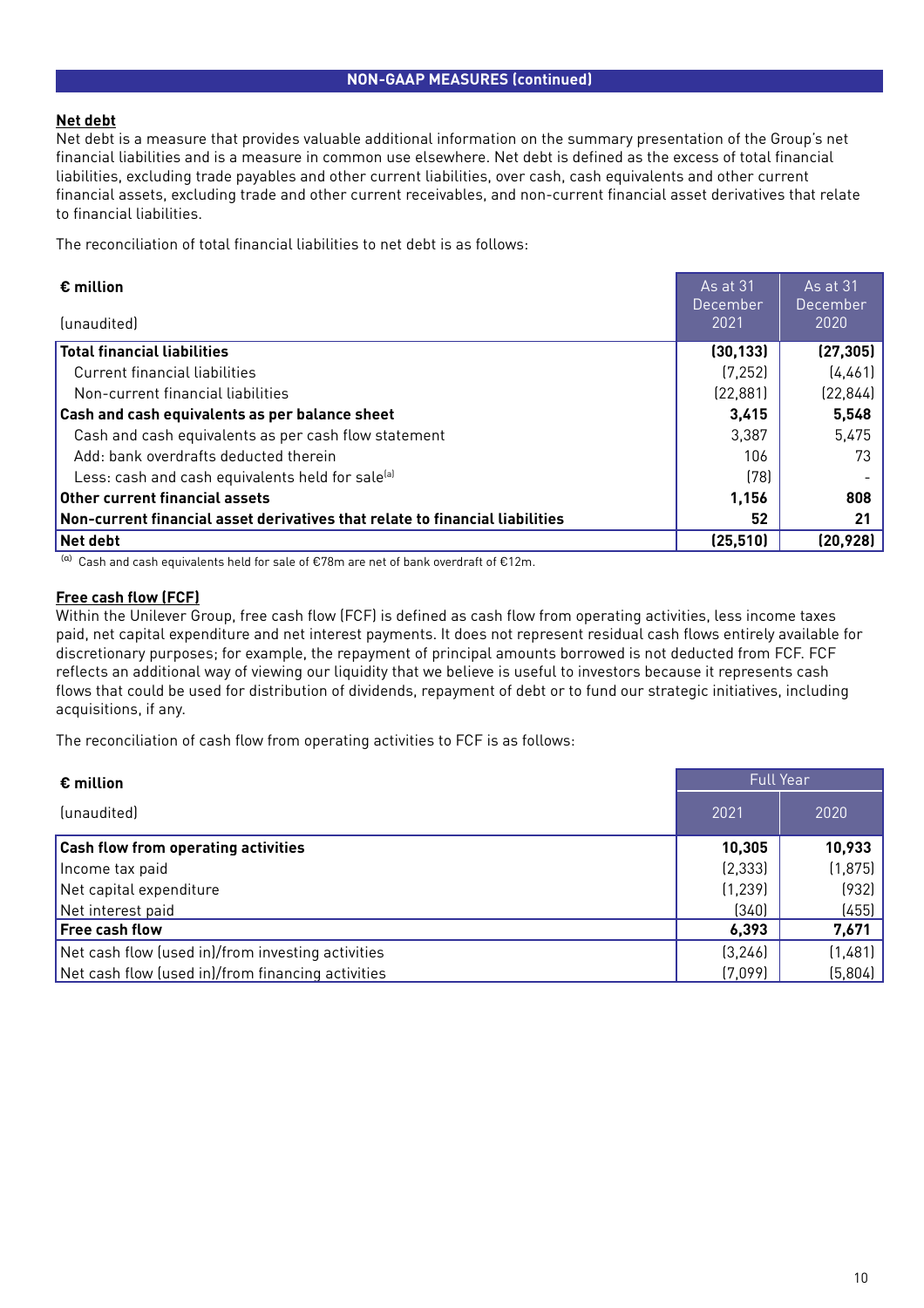## **NON-GAAP MEASURES (continued)**

# **Return on invested capital (ROIC)**

Return on invested capital (ROIC) is a measure of the return generated on capital invested by the Group. The measure provides a guard rail for long-term value creation and encourages compounding reinvestment within the business and discipline around acquisitions with lower returns and longer payback. ROIC is calculated as underlying operating profit after tax divided by the annual average of: goodwill, intangible assets, property, plant and equipment, net assets held for sale, inventories, trade and other current receivables, and trade payables and other current liabilities.

| $\epsilon$ million                                        | <b>Full Year</b> |           |
|-----------------------------------------------------------|------------------|-----------|
| (unaudited)                                               | 2021             | 2020      |
| Operating profit                                          | 8,702            | 8,303     |
| Non-underlying items within operating profit (see note 2) | 934              | 1,064     |
| Underlying operating profit before tax                    | 9,636            | 9,367     |
| Tax on underlying operating profit <sup>[a]</sup>         | (2, 175)         | (2, 154)  |
| Underlying operating profit after tax                     | 7,461            | 7,213     |
| Goodwill                                                  | 20,330           | 18,942    |
| Intangible assets                                         | 18,261           | 15,999    |
| Property, plant and equipment                             | 10,347           | 10,558    |
| Net assets held for sale                                  | 1,581            | 27        |
| Inventories                                               | 4,683            | 4,462     |
| Trade and other current receivables                       | 5,422            | 4,939     |
| Trade payables and other current liabilities              | (14, 861)        | (14, 132) |
| Period-end invested capital                               | 45,763           | 40,795    |
| Average invested capital for the period                   | 43,279           | 40,029    |
| Return on invested capital                                | 17.2%            | 18.0%     |

<sup>(a)</sup> Tax on underlying operating profit is calculated as underlying operating profit before tax multiplied by the underlying effective tax rate of 22.6% (2020: 23.0%) which is shown on page 9.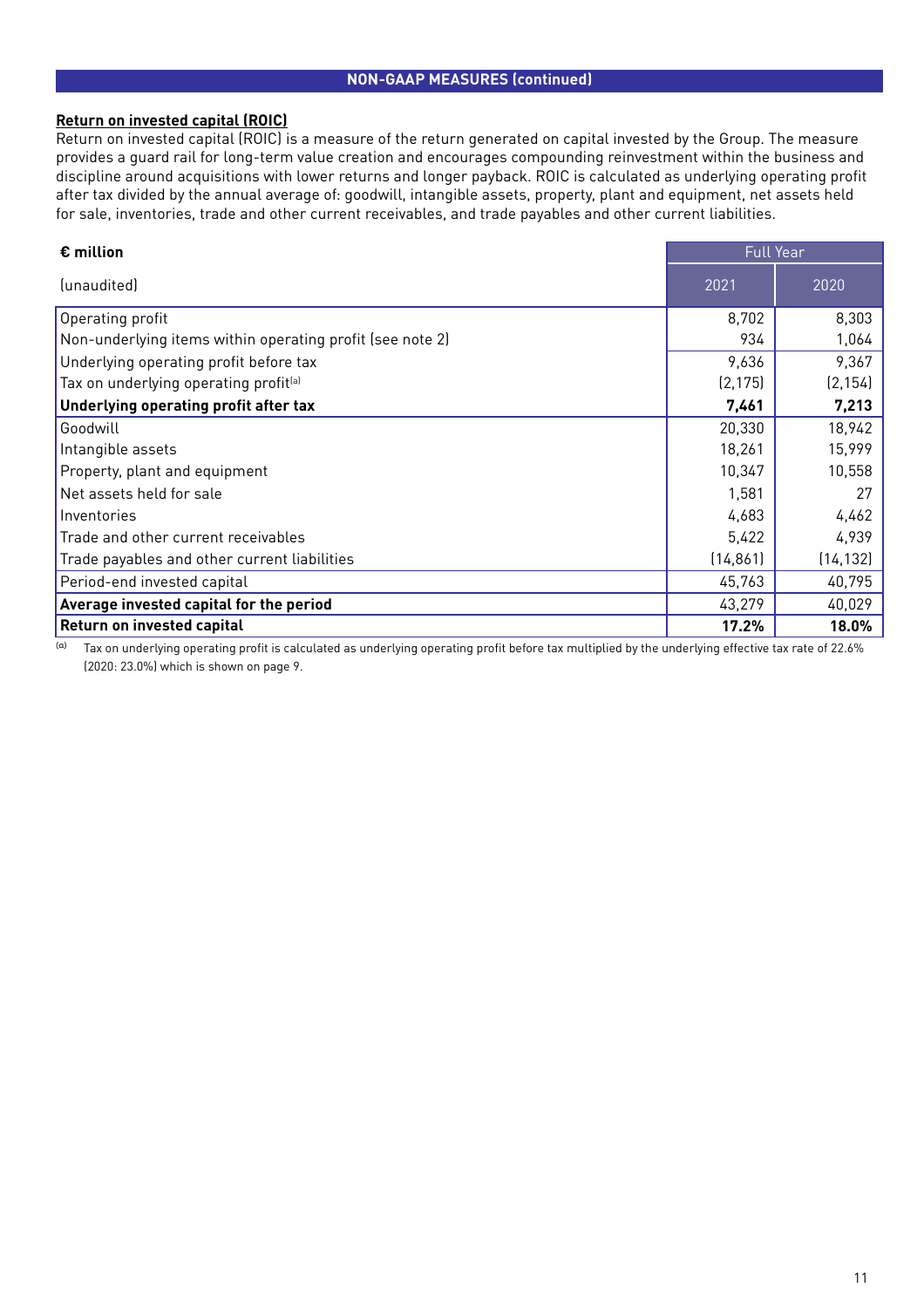This announcement may contain forward-looking statements, including 'forward-looking statements' within the meaning of the United States Private Securities Litigation Reform Act of 1995. Words such as 'will', 'aim', 'expects', 'anticipates', 'intends', 'looks', 'believes', 'vision', or the negative of these terms and other similar expressions of future performance or results, and their negatives, are intended to identify such forward-looking statements. These forwardlooking statements are based upon current expectations and assumptions regarding anticipated developments and other factors affecting the Unilever Group (the 'Group'). They are not historical facts, nor are they guarantees of future performance.

Because these forward-looking statements involve risks and uncertainties, there are important factors that could cause actual results to differ materially from those expressed or implied by these forward-looking statements. Among other risks and uncertainties, the material or principal factors which could cause actual results to differ materially are: Unilever's global brands not meeting consumer preferences; Unilever's ability to innovate and remain competitive; Unilever's investment choices in its portfolio management; the effect of climate change on Unilever's business; Unilever's ability to find sustainable solutions to its plastic packaging; significant changes or deterioration in customer relationships; the recruitment and retention of talented employees; disruptions in our supply chain and distribution; increases or volatility in the cost of raw materials and commodities; the production of safe and high quality products; secure and reliable IT infrastructure; execution of acquisitions, divestitures and business transformation projects; economic, social and political risks and natural disasters; financial risks; failure to meet high and ethical standards; and managing regulatory, tax and legal matters. A number of these risks have increased as a result of the current Covid-19 pandemic. These forward-looking statements speak only as of the date of this document. Except as required by any applicable law or regulation, the Group expressly disclaims any obligation or undertaking to release publicly any updates or revisions to any forward-looking statements contained herein to reflect any change in the Group's expectations with regard thereto or any change in events, conditions or circumstances on which any such statement is based. Further details of potential risks and uncertainties affecting the Group are described in the Group's filings with the London Stock Exchange, Euronext Amsterdam and the US Securities and Exchange Commission, including in the Annual Report on Form 20-F 2020 and the Unilever Annual Report and Accounts 2020.

# **ENQUIRIES**

| UK. | «44 78 2527 3767 | lucila.zambrano@unilever.com    |
|-----|------------------|---------------------------------|
| or  | «44 77 7999 9683 | JSibun@tulchangroup.com         |
| NI  | «31 10 217 4844  | els-de.bruin@unilever.com       |
| or  | «31 62 375 8385  | marlous-den.bieman@unilever.com |

There will be a web cast of the results presentation available at: www.unilever.com/investor-relations/results-and-presentations/latest-results

#### **Media**: Media Relations Team **Investors:** Investor Relations Team

«44 20 7822 6830 investor.relations@unilever.com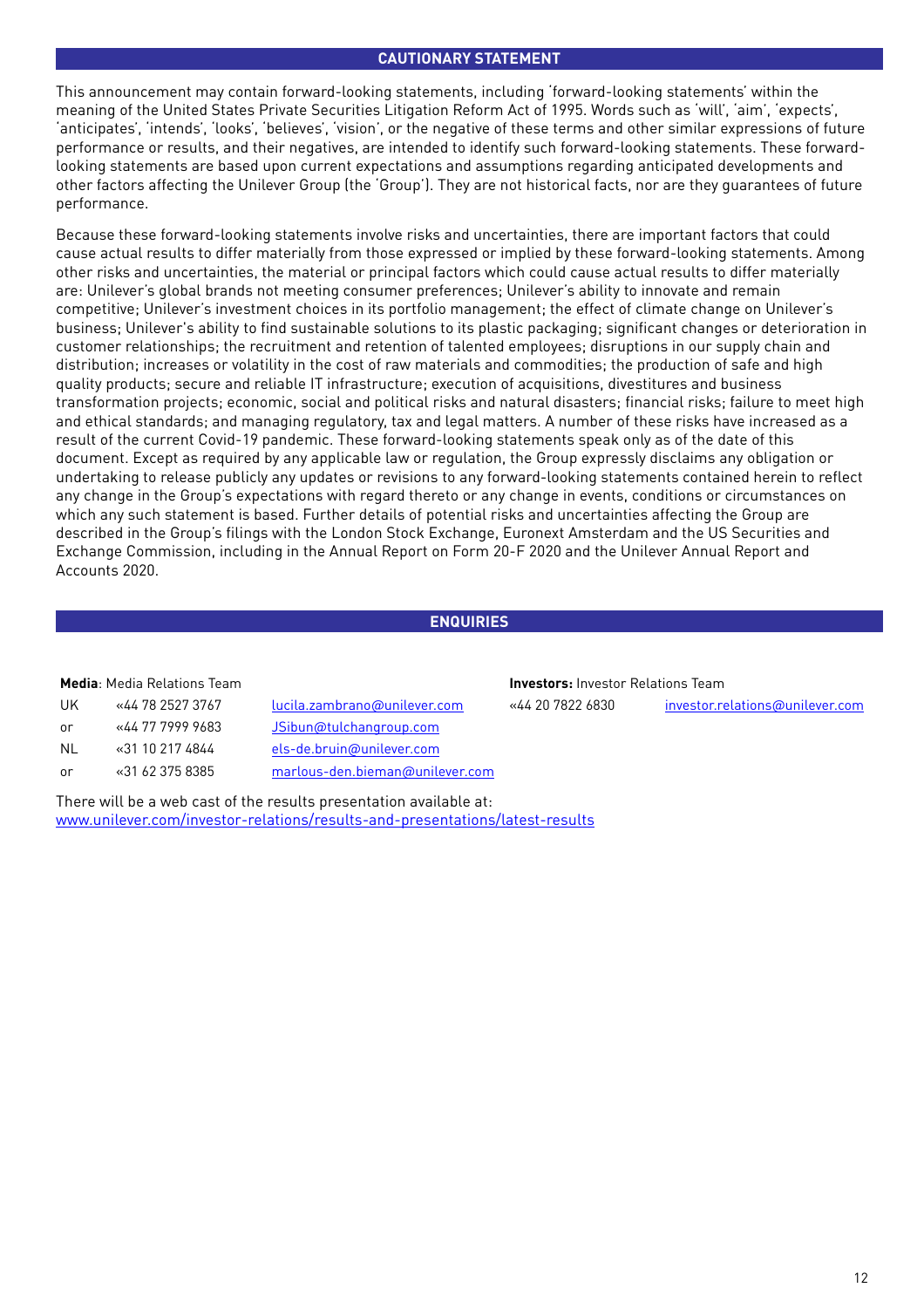**INCOME STATEMENT**

| € million                                                                                       | <b>Full Year</b>              |                              |                         |                   |
|-------------------------------------------------------------------------------------------------|-------------------------------|------------------------------|-------------------------|-------------------|
|                                                                                                 | 2021                          | 2020                         | Increase/<br>(Decrease) |                   |
|                                                                                                 |                               |                              | Current<br>rates        | Constant<br>rates |
| <b>Turnover</b>                                                                                 | 52,444                        | 50,724                       | 3.4%                    | 6.2%              |
| <b>Operating profit</b>                                                                         | 8,702                         | 8,303                        | 4.8%                    | 9.6%              |
| Which includes non-underlying items credits/(charges) of                                        | (934)                         | (1,064)                      |                         |                   |
| <b>Net finance costs</b><br>Pensions and similar obligations<br>Finance income<br>Finance costs | (354)<br>(10)<br>147<br>(491) | (505)<br>(9)<br>232<br>(728) |                         |                   |
| Which includes non-underlying income/(costs) of                                                 | 10                            | (56)                         |                         |                   |
| Non-underlying item net monetary gain/(loss) arising from<br>hyperinflationary economies        | (74)                          | 20                           |                         |                   |
| Share of net profit/(loss) of joint ventures and associates                                     | 191                           | 175                          |                         |                   |
| Other income/(loss) from non-current investments and associates                                 | 91                            | 3                            |                         |                   |
| <b>Profit before taxation</b>                                                                   | 8,556                         | 7,996                        | 7.0%                    | 12.9%             |
| <b>Taxation</b>                                                                                 | (1,935)                       | (1,923)                      |                         |                   |
| Which includes tax impact of non-underlying items of                                            | 178                           | 126                          |                         |                   |
| Net profit                                                                                      | 6,621                         | 6,073                        | 9.0%                    | 16.0%             |
| Attributable to:                                                                                |                               |                              |                         |                   |
| Non-controlling interests                                                                       | 572                           | 492                          |                         |                   |
| Shareholders' equity                                                                            | 6,049                         | 5,581                        | 8.4%                    | 15.4%             |
| Combined earnings per share                                                                     |                               |                              |                         |                   |
| Basic earnings per share (euros)                                                                | 2.33                          | 2.13                         | 9.2%                    | 16.3%             |
| Diluted earnings per share (euros)                                                              | 2.32                          | 2.12                         | 9.2%                    | 16.3%             |

# **STATEMENT OF COMPREHENSIVE INCOME**

## (unaudited)

| $\epsilon$ million                                                                                                                                                                                                                                                                                            |                              | <b>Full Year</b>           |  |  |
|---------------------------------------------------------------------------------------------------------------------------------------------------------------------------------------------------------------------------------------------------------------------------------------------------------------|------------------------------|----------------------------|--|--|
|                                                                                                                                                                                                                                                                                                               | 2021                         | 2020                       |  |  |
| Net profit                                                                                                                                                                                                                                                                                                    | 6,621                        | 6,073                      |  |  |
| Other comprehensive income                                                                                                                                                                                                                                                                                    |                              |                            |  |  |
| Items that will not be reclassified to profit or loss, net of tax:                                                                                                                                                                                                                                            |                              |                            |  |  |
| Gains/(losses) on equity instruments measured at fair value through other comprehensive income<br>Remeasurement of defined benefit pension plans<br>Items that may be reclassified subsequently to profit or loss, net of tax:<br>Gains/(losses) on cash flow hedges<br>Currency retranslation gains/(losses) | 166<br>1,734<br>279<br>1,177 | 78<br>215<br>60<br>(2,590) |  |  |
| <b>Total comprehensive income</b>                                                                                                                                                                                                                                                                             | 9,977                        | 3,836                      |  |  |
| Attributable to:<br>Non-controlling interests                                                                                                                                                                                                                                                                 | 749                          | 286                        |  |  |
| Shareholders' equity                                                                                                                                                                                                                                                                                          | 9,228                        | 3,550                      |  |  |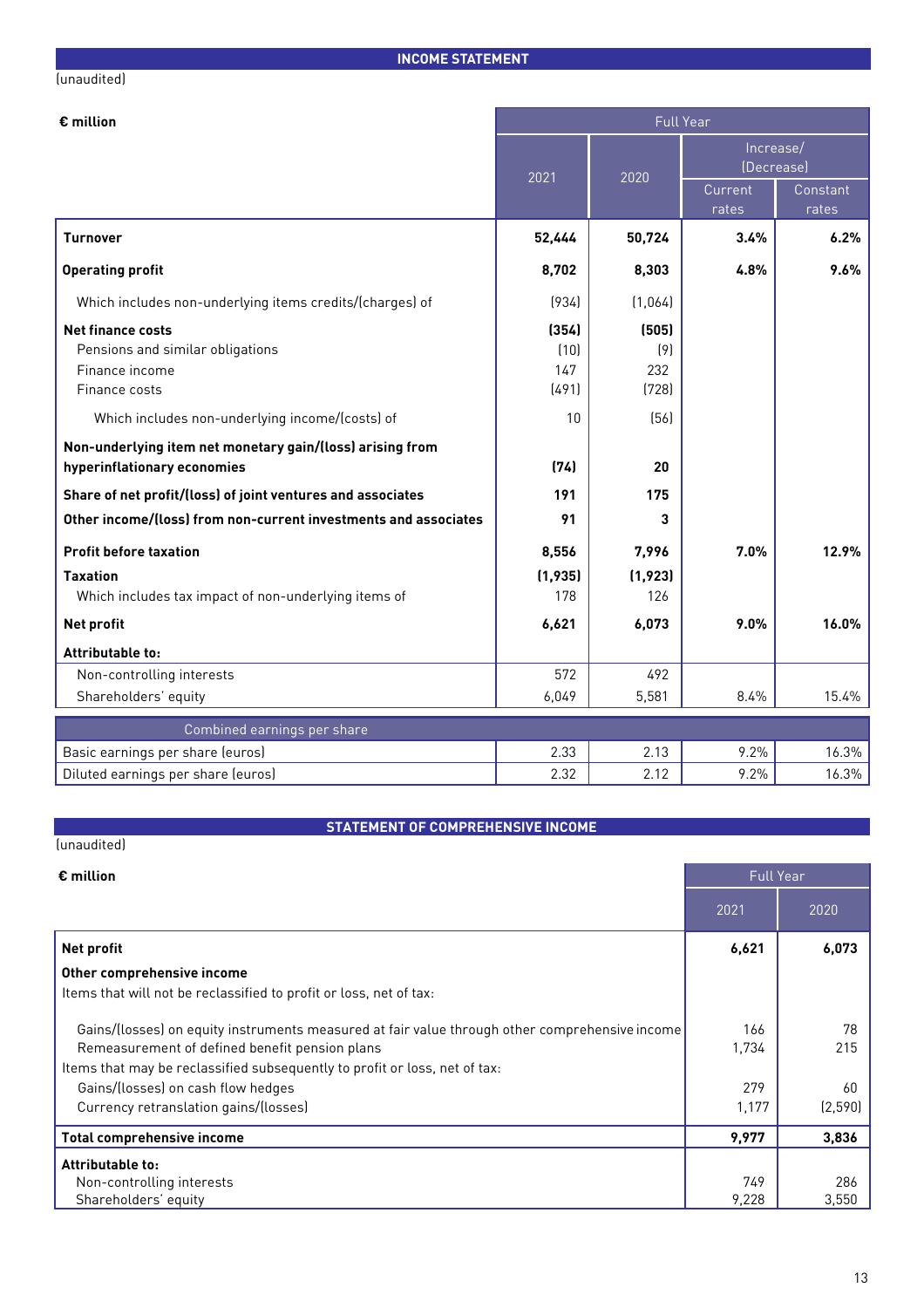#### **STATEMENT OF CHANGES IN EQUITY**

| € million                                                                   | Called up<br>share | Share<br>premium | Unification              | Other    | Retained | <b>Total</b> | Non-<br>controlling | <b>Total</b> |
|-----------------------------------------------------------------------------|--------------------|------------------|--------------------------|----------|----------|--------------|---------------------|--------------|
|                                                                             | capital            | account          | reserve                  | reserves | profit   |              | interest            | equity       |
| 31 December 2019                                                            | 420                | 134              | $\overline{\phantom{a}}$ | (5, 574) | 18,212   | 13,192       | 694                 | 13,886       |
| Profit or loss for the period                                               |                    |                  |                          |          | 5,581    | 5,581        | 492                 | 6,073        |
| Other comprehensive income, net of tax:                                     |                    |                  |                          |          |          |              |                     |              |
| Gains/(losses) on:                                                          |                    |                  |                          |          |          |              |                     |              |
| Equity instruments                                                          |                    |                  |                          | 68       |          | 68           | 10 <sup>°</sup>     | 78           |
| Cash flow hedges                                                            |                    |                  |                          | 62       |          | 62           | (2)                 | 60           |
| Remeasurements of defined benefit                                           |                    |                  |                          |          | 217      | 217          | (2)                 | 215          |
| pension plans                                                               |                    |                  |                          |          |          |              |                     |              |
| Currency retranslation gains/(losses)                                       |                    |                  | $\overline{\phantom{a}}$ | (2, 356) | (22)     | (2, 378)     | (212)               | (2, 590)     |
| Total comprehensive income                                                  |                    |                  | $\overline{\phantom{a}}$ | (2, 226) | 5,776    | 3,550        | 286                 | 3,836        |
| Dividends on ordinary capital                                               |                    |                  |                          |          | (4, 300) | (4, 300)     |                     | (4,300)      |
| Issue of PLC ordinary shares as part of                                     | 51                 |                  |                          |          | (51)     |              |                     |              |
| Unification <sup>[a]</sup>                                                  |                    |                  |                          |          |          |              |                     |              |
| Cancellation of NV ordinary shares as part<br>of Unification <sup>[a]</sup> | [233]              | (20)             |                          |          | 253      |              |                     |              |
| Other effects of Unification <sup>(b)</sup>                                 | (146)              | 73,364           | (73, 364)                | 132      | 14       |              |                     |              |
| Movements in treasury shares <sup>(c)</sup>                                 |                    |                  |                          | 220      | (158)    | 62           |                     | 62           |
| Share-based payment credit <sup>(d)</sup>                                   |                    |                  |                          |          | 108      | 108          |                     | 108          |
| Dividends paid to non-controlling interests                                 |                    |                  |                          |          |          |              | (559)               | (559)        |
| Currency retranslation gains/(losses) net of                                |                    | (6)              |                          |          |          | (6)          |                     | (6)          |
| tax                                                                         |                    |                  |                          |          |          |              |                     |              |
| Hedging gain/(loss) transferred to non-                                     |                    |                  |                          | 10       |          | 10           | 2                   | 12           |
| financial assets                                                            |                    |                  |                          |          |          |              |                     |              |
| Net gain arising from Horlicks acquisition <sup>(e)</sup>                   |                    |                  |                          |          | 2,930    | 2,930        | 1,918               | 4,848        |
| Other movements in equity <sup>(f)</sup>                                    |                    |                  |                          | (44)     | (236)    | (280)        | 48                  | (232)        |
| 31 December 2020                                                            | 92                 | 73,472           | (73, 364)                | (7,482)  | 22,548   | 15,266       | 2,389               | 17,655       |
| Profit or loss for the period                                               |                    |                  |                          |          | 6,049    | 6,049        | 572                 | 6,621        |
| Other comprehensive income, net of tax:                                     |                    |                  |                          |          |          |              |                     |              |
| Gains/(losses) on:                                                          |                    |                  |                          |          |          |              |                     |              |
| Equity instruments                                                          |                    |                  |                          | 147      |          | 147          | 19                  | 166          |
| Cash flow hedges                                                            |                    |                  |                          | 276      |          | 276          | 3                   | 279          |
| Remeasurements of defined benefit                                           |                    |                  |                          |          | 1,728    | 1,728        | 6                   | 1,734        |
| pension plans                                                               |                    |                  |                          |          |          |              |                     |              |
| Currency retranslation gains/(losses)                                       |                    |                  |                          | 1,025    | 3        | 1,028        | 149                 | 1,177        |
| Total comprehensive income                                                  |                    |                  |                          | 1,448    | 7,780    | 9,228        | 749                 | 9,977        |
| Dividends on ordinary capital                                               |                    |                  |                          |          | (4, 458) | (4, 458)     |                     | (4, 458)     |
| Share capital reduction <sup>(g)</sup>                                      |                    | [20,626]         |                          |          | 20,626   |              |                     |              |
| Repurchase of shares <sup>[h]</sup>                                         |                    |                  |                          | (3,018)  |          | (3,018)      |                     | (3,018)      |
| Movements in treasury shares <sup>(c)</sup>                                 | ä,                 |                  |                          | 95       | (143)    | (48)         |                     | (48)         |
| Share-based payment credit <sup>[d]</sup>                                   | ٠                  |                  |                          |          | 161      | 161          |                     | 161          |
| Dividends paid to non-controlling interests                                 |                    |                  |                          |          |          |              | (503)               | (503)        |
| Hedging gain/(loss) transferred to non-                                     |                    |                  |                          | (171)    |          | (171)        | $[3]$               | (174)        |
| financial assets                                                            |                    |                  |                          |          |          |              |                     |              |
| Other movements in equity <sup>(f)</sup>                                    |                    | (2)              |                          | [82]     | 231      | 147          | 7                   | 154          |
| 31 December 2021                                                            | 92                 | 52,844           | (73, 364)                | (9, 210) | 46,745   | 17,107       | 2,639               | 19,746       |

a) As part of Unification, NV shareholders were issued new PLC shares, all issued NV shares were cancelled. The impact is recognised in retained profit.

b) Includes the reduction of PLC's share capital following the cessation of the Equalisation Agreement. Prior to Unification, a conversion rate of £1= €5.143 was used in accordance with the Equalisation Agreement to translate PLC's share capital. Following Unification, PLC's share capital has been translated using the exchange rate at the date of Unification. To reflect the legal share capital of the PLC company, an increase to share premium of €73,364 million and a debit to the unification reserve for the same amount have been recorded as there is no change in the net assets of the group. This debit is not a loss as a matter of law.

c) Includes purchases and sales of treasury shares, other than the share buyback programme and the transfer from treasury shares to retained profit of share-settled schemes arising from prior years and differences between exercise and grant price of share options in 2020.

d) The share-based payment credit relates to the non-cash charge recorded against operating profit in respect of the fair value of share options and awards granted to employees.

e) Consideration for the Horlicks Acquisition included the issuance of shares in a group subsidiary, Hindustan Unilever Limited, which resulted in a net gain being recognised within equity.

f) 2021 includes a hyperinflation adjustment of €280 million and €82 million related to the Welly acquisition. 2020 includes €163 million paid for purchase of the non-controlling interest in Unilever Malaysia.

g) Share premium has been adjusted to reflect the legal share capital of the PLC company, which reduced by £18,400 million following court approval on 15 June 2021.

h) Repurchase of shares reflects the cost of acquiring ordinary shares as part of the share buyback program announced on 29 April 2021.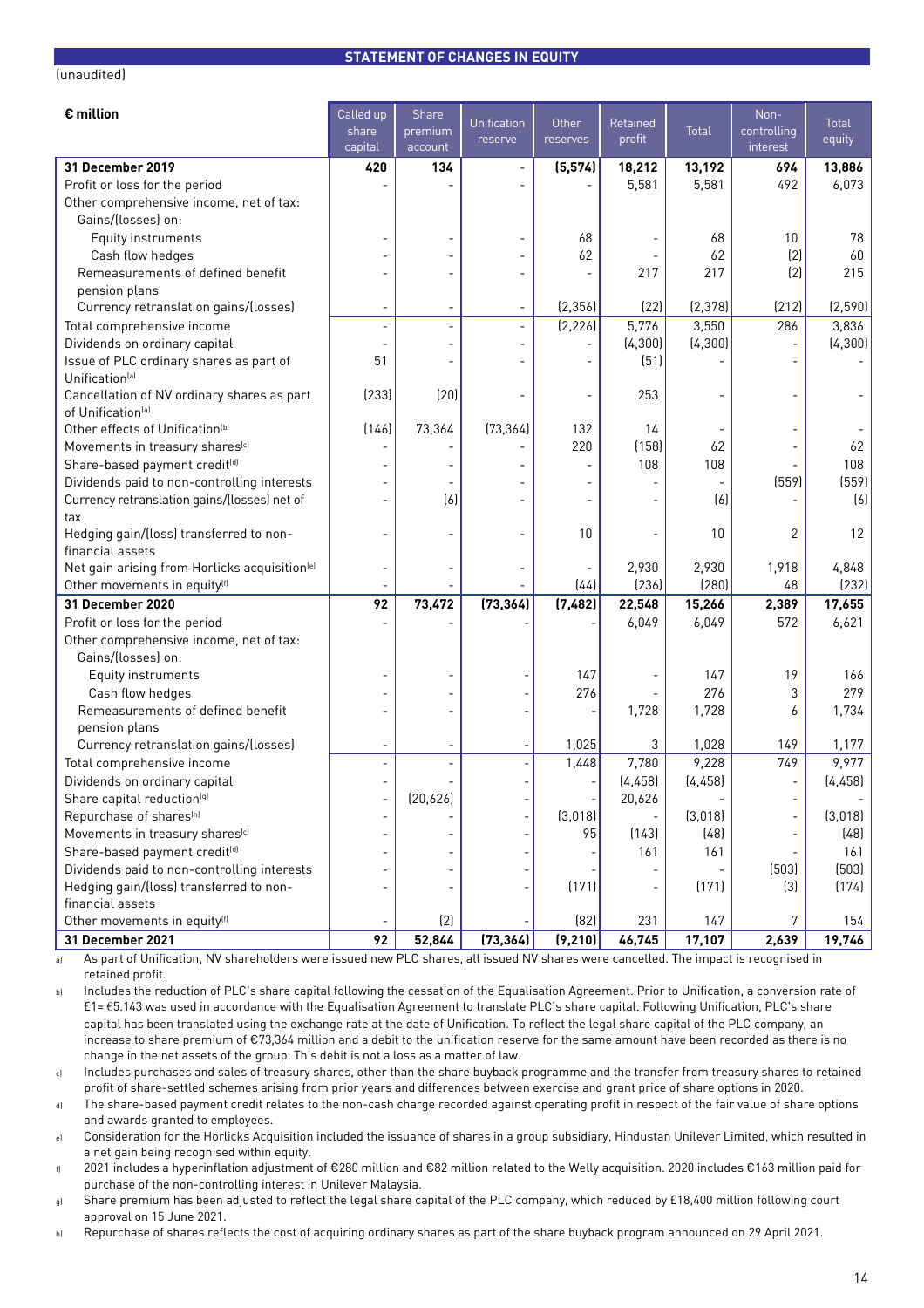**BALANCE SHEET**

| $\epsilon$ million                                   | As at 31   | As at 31 |
|------------------------------------------------------|------------|----------|
|                                                      | December   | December |
|                                                      | 2021       | 2020     |
| Non-current assets                                   |            |          |
| Goodwill                                             | 20,330     | 18,942   |
| Intangible assets                                    | 18,261     | 15,999   |
| Property, plant and equipment                        | 10,347     | 10,558   |
| Pension asset for funded schemes in surplus          | 5,119      | 2,722    |
| Deferred tax assets                                  | 1,465      | 1,474    |
| Financial assets                                     | 1,198      | 876      |
| Other non-current assets                             | 974        | 931      |
|                                                      | 57,694     | 51,502   |
| <b>Current assets</b>                                |            |          |
| Inventories                                          | 4,683      | 4,462    |
| Trade and other current receivables                  | 5,422      | 4,939    |
| Current tax assets                                   | 324        | 372      |
| Cash and cash equivalents                            | 3,415      | 5,548    |
| Other financial assets                               | 1,156      | 808      |
| Assets held for sale                                 | 2,401      | 28       |
|                                                      | 17,401     | 16,157   |
|                                                      |            |          |
| <b>Total assets</b>                                  | 75,095     | 67,659   |
| <b>Current liabilities</b>                           |            |          |
|                                                      |            |          |
| <b>Financial liabilities</b>                         | 7,252      | 4,461    |
| Trade payables and other current liabilities         | 14,861     | 14,132   |
| Current tax liabilities                              | 1,365      | 1,451    |
| Provisions<br>Liabilities held for sale              | 480<br>820 | 547      |
|                                                      |            |          |
|                                                      | 24,778     | 20,592   |
| <b>Non-current liabilities</b>                       |            |          |
| Financial liabilities                                | 22,881     | 22,844   |
| Non-current tax liabilities                          | 148        | 149      |
| Pensions and post-retirement healthcare liabilities: |            |          |
| Funded schemes in deficit                            | 831        | 1,109    |
| Unfunded schemes                                     | 1,295      | 1,326    |
| Provisions                                           | 611        | 583      |
| Deferred tax liabilities                             | 4,530      | 3,166    |
| Other non-current liabilities                        | 275        | 235      |
|                                                      | 30,571     | 29,412   |
| <b>Total liabilities</b>                             | 55,349     | 50,004   |
|                                                      |            |          |
| <b>Equity</b>                                        |            |          |
| Shareholders' equity                                 | 17,107     | 15,266   |
| Non-controlling interests                            | 2,639      | 2,389    |
| <b>Total equity</b>                                  | 19,746     | 17,655   |
|                                                      |            |          |
| <b>Total liabilities and equity</b>                  | 75,095     | 67,659   |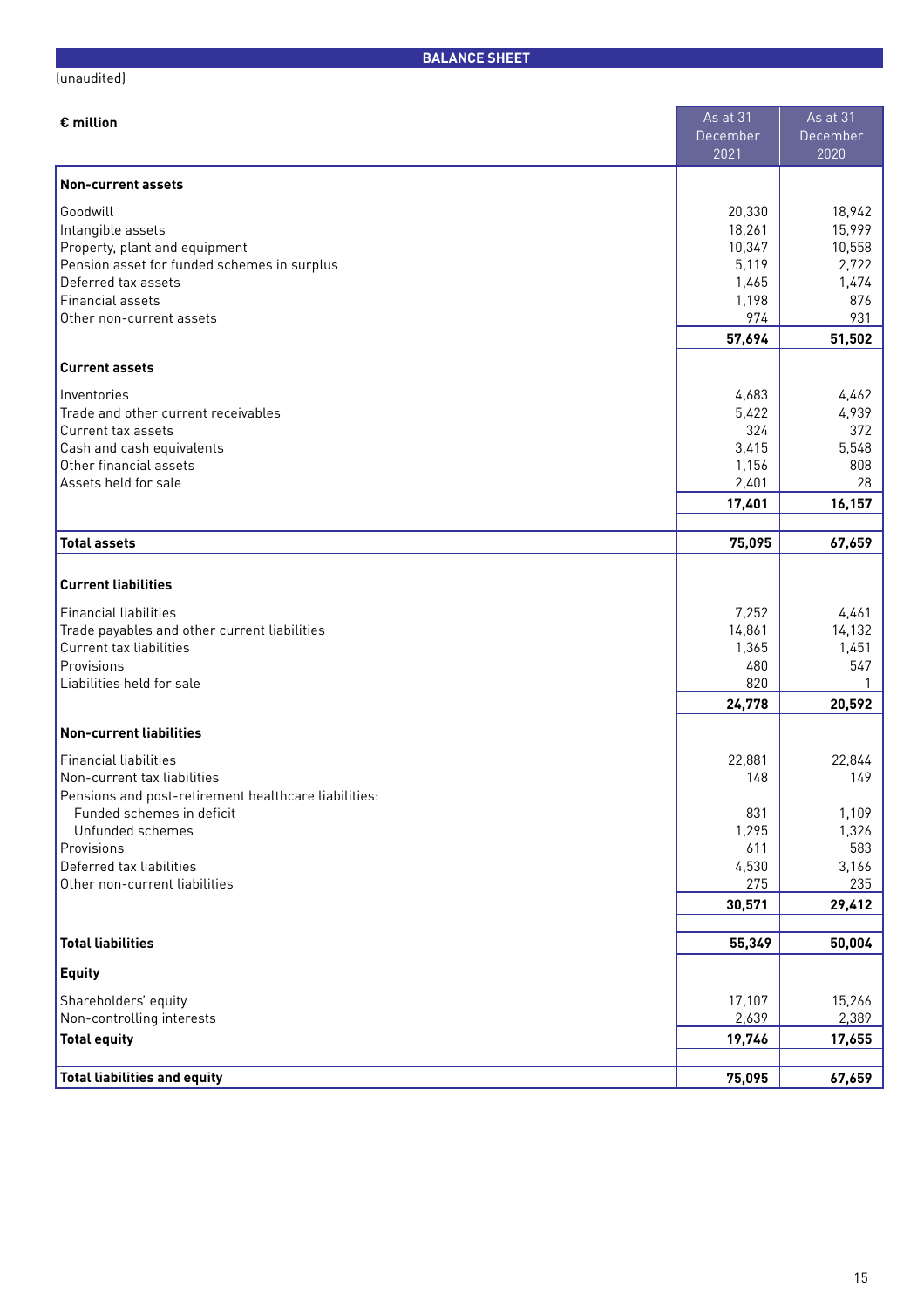# **CASH FLOW STATEMENT**

| C million |  |  |
|-----------|--|--|

| € million                                                                                        |                  | <b>Full Year</b> |  |
|--------------------------------------------------------------------------------------------------|------------------|------------------|--|
|                                                                                                  | 2021             | 2020             |  |
|                                                                                                  |                  |                  |  |
| Net profit                                                                                       | 6,621            | 6,073            |  |
| Taxation                                                                                         | 1,935            | 1,923            |  |
| Share of net (profit)/loss of joint ventures/associates and other (income)/loss from non-current |                  |                  |  |
| investments and associates                                                                       | (282)            | (178)            |  |
| Net monetary (gain)/loss arising from hyperinflationary economies                                | 74               | (20)             |  |
| Net finance costs                                                                                | 354              | 505              |  |
| <b>Operating profit</b>                                                                          | 8,702            | 8,303            |  |
| Depreciation, amortisation and impairment                                                        | 1,763            | 2,018            |  |
| Changes in working capital                                                                       | (47)             | 680              |  |
| Pensions and similar obligations less payments                                                   | (183)            | (182)            |  |
| Provisions less payments                                                                         | (61)             | (53)             |  |
| Elimination of (profits)/losses on disposals                                                     | 23               | 60               |  |
| Non-cash charge for share-based compensation                                                     | 161              | 108              |  |
| Other adjustments                                                                                | (53)             | (1)              |  |
| <b>Cash flow from operating activities</b>                                                       | 10,305           | 10,933           |  |
| Income tax paid                                                                                  | [2, 333]         | (1, 875)         |  |
| Net cash flow from operating activities                                                          | 7,972            | 9,058            |  |
|                                                                                                  |                  |                  |  |
| Interest received                                                                                | 148              | 169              |  |
| Net capital expenditure                                                                          | (1, 239)         | (932)            |  |
| Acquisitions and disposals                                                                       | (2,088)          | (1, 387)         |  |
| Other investing activities                                                                       | (67)             | 669              |  |
| Net cash flow (used in)/from investing activities                                                | (3, 246)         | (1,481)          |  |
|                                                                                                  |                  |                  |  |
| Dividends paid on ordinary share capital                                                         | (4, 483)         | (4, 279)         |  |
| Interest paid                                                                                    | (488)            | (624)<br>(181)   |  |
| Change in financial liabilities<br>Repurchase of shares                                          | 1,390<br>(3,018) |                  |  |
| Other financing activities                                                                       |                  | (720)            |  |
|                                                                                                  | (500)            |                  |  |
| Net cash flow (used in)/from financing activities                                                | (7,099)          | (5,084)          |  |
|                                                                                                  |                  |                  |  |
| Net increase/(decrease) in cash and cash equivalents                                             | (2, 373)         | 1,773            |  |
| Cash and cash equivalents at the beginning of the period                                         | 5,475            | 4,116            |  |
|                                                                                                  |                  |                  |  |
| Effect of foreign exchange rate changes                                                          | 285              | (414)            |  |
| Cash and cash equivalents at the end of the period                                               | 3,387            | 5,475            |  |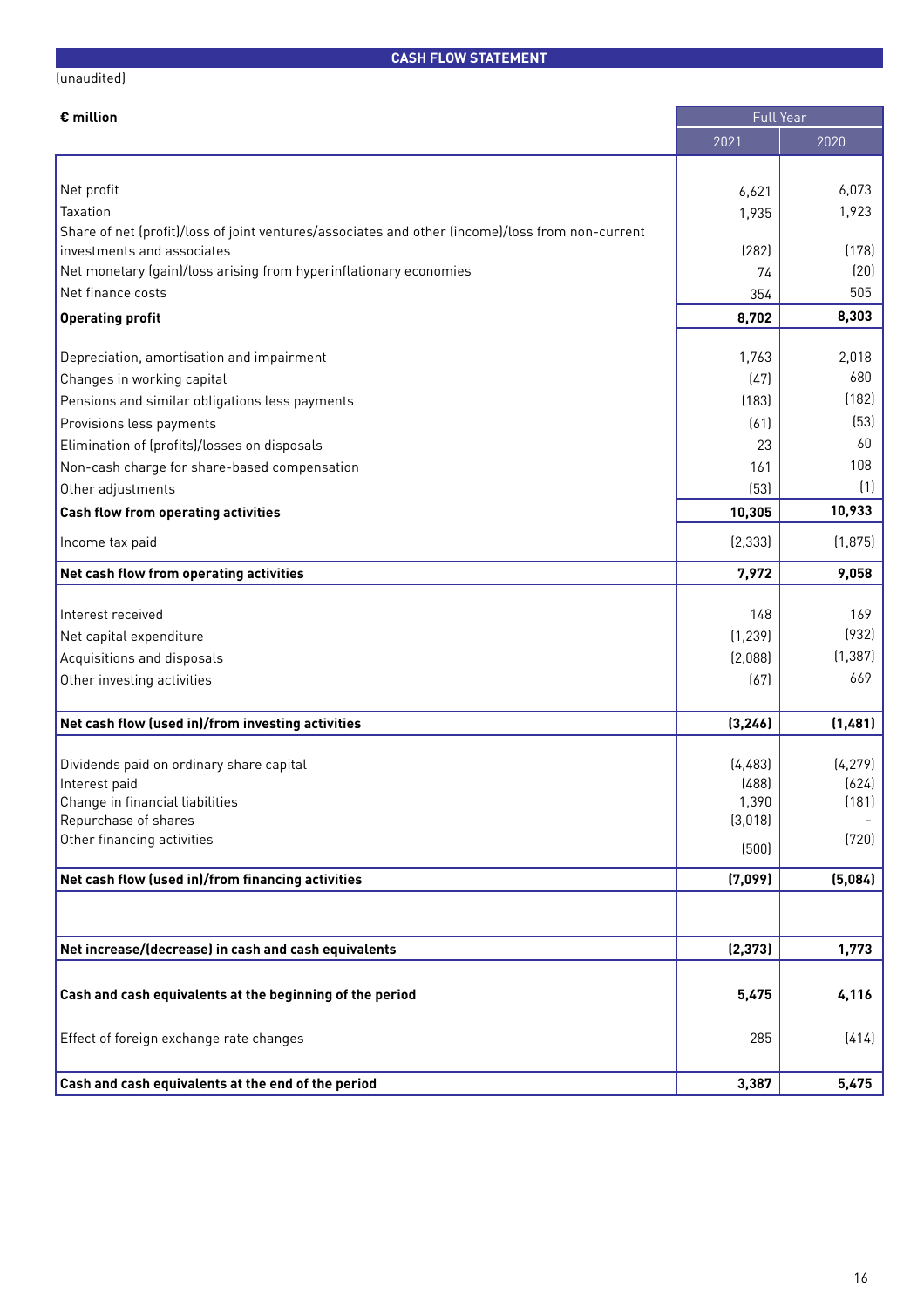#### **1 ACCOUNTING INFORMATION AND POLICIES**

Except as set out below the accounting policies and methods of computation are consistent with the year ended 31 December 2020. In conformity with the requirements of the Companies Act 2006, the condensed preliminary financial statements have been prepared in accordance with the International Financial Reporting Standards (IFRS) as issued by the International Accounting Standards Board (IASB) and as adopted for use in the UK.

The condensed financial statements are shown at current exchange rates, while percentage year-on-year changes are shown at both current and constant exchange rates to facilitate comparison. The income statement on page 13, the statement of comprehensive income on page 13, the statement of changes in equity on page 14 and the cash flow statement on page 16 are translated at exchange rates current in each period. The balance sheet on page 15 is translated at period-end rates of exchange.

On 29 November 2020, the Unilever Group underwent a reorganisation so that there were no longer two parent companies, Unilever N.V. ('NV') and Unilever PLC ('PLC'), but one parent company PLC. This reorganisation is referred to as 'Unification' in the condensed financial statements. Prior to Unification, NV and PLC together with the group companies operated as a single economic entity. Following Unification, all group companies are now controlled solely by PLC. All companies controlled by NV before Unification are included in the group consolidation for the year ending 31 December 2020 and they were already group companies prior to Unification. The only impact to the consolidated balance sheet from Unification is within equity due to the cancellation of NV shares and issuance of PLC shares in 2020.

The condensed financial statements attached do not constitute the full financial statements within the meaning of Section 434 of the UK Companies Act 2006, which will be finalised and delivered to the Registrar of Companies in due course. Full accounts for Unilever for the year ended 31 December 2020 have been delivered to the Registrar of Companies; the auditors' reports on these accounts were unqualified, did not include a reference to any matters by way of emphasis and did not contain a statement under Section 498 (2) or Section 498 (3) of the UK Companies Act 2006.

#### **New accounting standards**

#### *Interest Rate Benchmark Reform (Phase 2) Amendments to IFRS 9, IAS 39, IFRS 7, IFRS 4 and IFRS 16 (effective 1 January 2022)*

The Group has adopted the amendments that allow modifications to asset and liability values as a direct consequence of the interest rate benchmark reform, and which are made on an economically equivalent basis (i.e. where the basis for determining contractual cash flows is the same), can be accounted for by only updating the effective interest rate. The Group does not have significant financial instruments that refer to an interest rate benchmark so these amendments do not have a material impact on Unilever.

#### **2 SIGNIFICANT ITEMS WITHIN THE INCOME STATEMENT**

#### **Non-underlying items**

These include non-underlying items within operating profit and non-underlying items not in operating profit but within net profit:

- **Non-underlying items within operating profit** are gains or losses on business disposals, acquisition and disposal related costs, restructuring costs, impairment and other items within operating profit classified here due to their nature and frequency.
- **Non-underlying items not in operating profit but within net profit** are net monetary gain/(loss) arising from hyperinflationary economies and significant and unusual items in net finance cost, share of profit/(loss) of joint ventures and associates and taxation.

Restructuring costs are charges associated with activities planned by management that significantly change either the scope of the business or the manner in which it is conducted.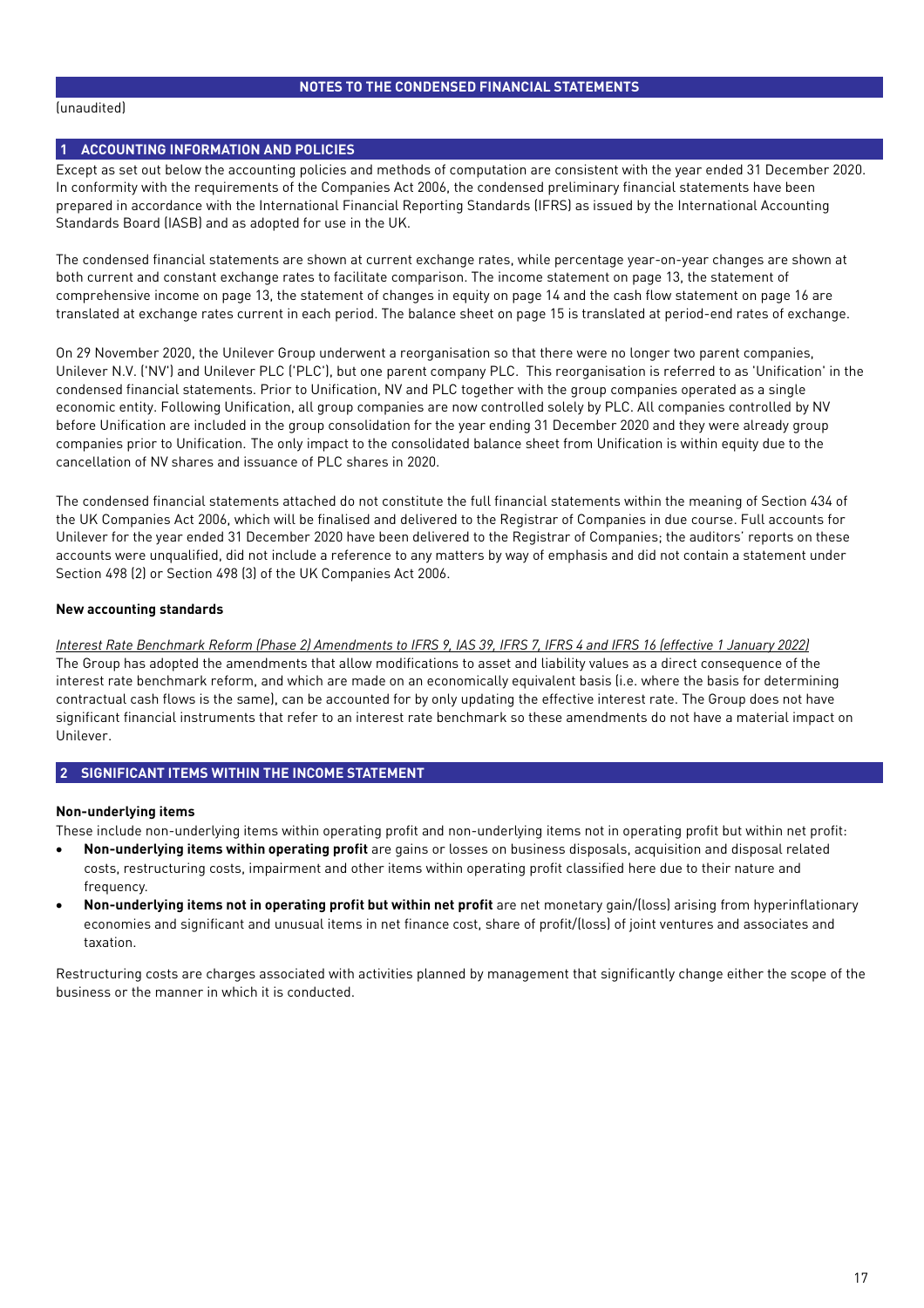# **2 SIGNIFICANT ITEMS WITHIN THE INCOME STATEMENT** (continued)

| $\epsilon$ million                                                                 |            | <b>Full Year</b> |  |
|------------------------------------------------------------------------------------|------------|------------------|--|
|                                                                                    | 2021       | 2020             |  |
| Acquisition and disposal-related credits/(costs) [a]                               | (332)      | (69)             |  |
| Gain/(loss) on disposal of group companies <sup>(b)</sup>                          | 36         | 8                |  |
| Restructuring costs <sup>(c)</sup>                                                 | (632)      | (916)            |  |
| Impairments <sup>[d]</sup><br>Other <sup>(e)</sup>                                 | (17)<br>11 | (87)             |  |
| Non-underlying items within operating profit before tax                            | (934)      | (1,064)          |  |
| Tax on non-underlying items within operating profit                                | 219        | 272              |  |
| Non-underlying items within operating profit after tax                             | (715)      | (792)            |  |
| Interest related to the UK tax audit of intangible income and centralised services | 10         | [56]             |  |
| Net monetary gain/(loss) arising from hyperinflationary economies                  | (74)       | 20               |  |
| Non-underlying items not in operating profit but within net profit before tax      | (64)       | (36)             |  |
|                                                                                    |            |                  |  |
| Tax impact of non-underlying items not in operating profit but within net profit:  |            |                  |  |
| Taxes related to share buyback as part of Unification                              |            | (30)             |  |
| Taxes related to the UK tax audit of intangible income and centralised services    | (29)       | (53)             |  |
| Taxes related to the reorganisation of our European business                       | 31         | (58)             |  |
| Hyperinflation adjustment for Argentina deferred tax                               | (43)       | (5)              |  |
| Non-underlying items not in operating profit but within net profit after tax       | (105)      | (182)            |  |
| Non-underlying items after tax <sup>(f)</sup>                                      | (820)      | (974)            |  |
| Attributable to:                                                                   |            |                  |  |
| Non-controlling interests                                                          | (30)       | $[23]$           |  |
| Shareholders' equity                                                               | (790)      | (951)            |  |

(a) 2021 includes a charge of €196m relating to the disposal of ekaterra and other acquisition and disposal activities.<br>(b) 2021 gain relates to soveral small disposals of brands in Eoods and Petroshment. The 2020 gain

2021 gain relates to several small disposals of brands in Foods and Refreshment. The 2020 gain relates to the disposal of a laundry bar business in Latin America.

<sup>(c)</sup> Restructuring costs are comprised of various supply chain optimisation projects and organisational change programmes across markets.<br><sup>(d)</sup> Relates to the write down of leased land and building assets.

Relates to the write down of leased land and building assets.

(e) 2020 includes a charge of €87 million for litigation matters in relation to investigations by national competition authorities including those in Turkey and France.

 $^{(f)}$  Non-underlying items after tax is calculated as non-underlying items within operating profit after tax plus non-underlying items not in operating profit but within net profit after tax.

# **3 SEGMENT INFORMATION – DIVISIONS**

| <b>Fourth Quarter</b>                                  | Beauty &<br>Personal<br>Care | Home,<br>Care | Foods &<br>Refreshment | Total  |
|--------------------------------------------------------|------------------------------|---------------|------------------------|--------|
| Turnover $(\epsilon$ million)                          |                              |               |                        |        |
| 2020                                                   | 5,176                        | 2,547         | 4,379                  | 12,102 |
| 2021                                                   | 5,769                        | 2,729         | 4,623                  | 13,121 |
| Change (%)                                             | 11.5                         | 7.1           | 5.6                    | 8.4    |
| Impact of:                                             |                              |               |                        |        |
| Acquisitions (%)                                       | 2.4                          | 0.1           |                        | 1.1    |
| Disposals (%)                                          |                              |               | (0.3)                  | (0.1)  |
| Currency-related items (%), of which:                  | 2.5                          | 2.0           | 2.5                    | 2.4    |
| Exchange rates changes (%)                             | 2.1                          | 1.5           | 2.0                    | 1.9    |
| Extreme price growth in hyperinflationary markets* (%) | 0.4                          | 0.5           | 0.5                    | 0.4    |
| Underlying sales growth (%)                            | 6.2                          | 5.0           | 3.2                    | 4.9    |
| Price* (%)                                             | 5.3                          | 8.4           | 2.5                    | 4.9    |
| Volume (%)                                             | 0.9                          | (3.1)         | 0.6                    |        |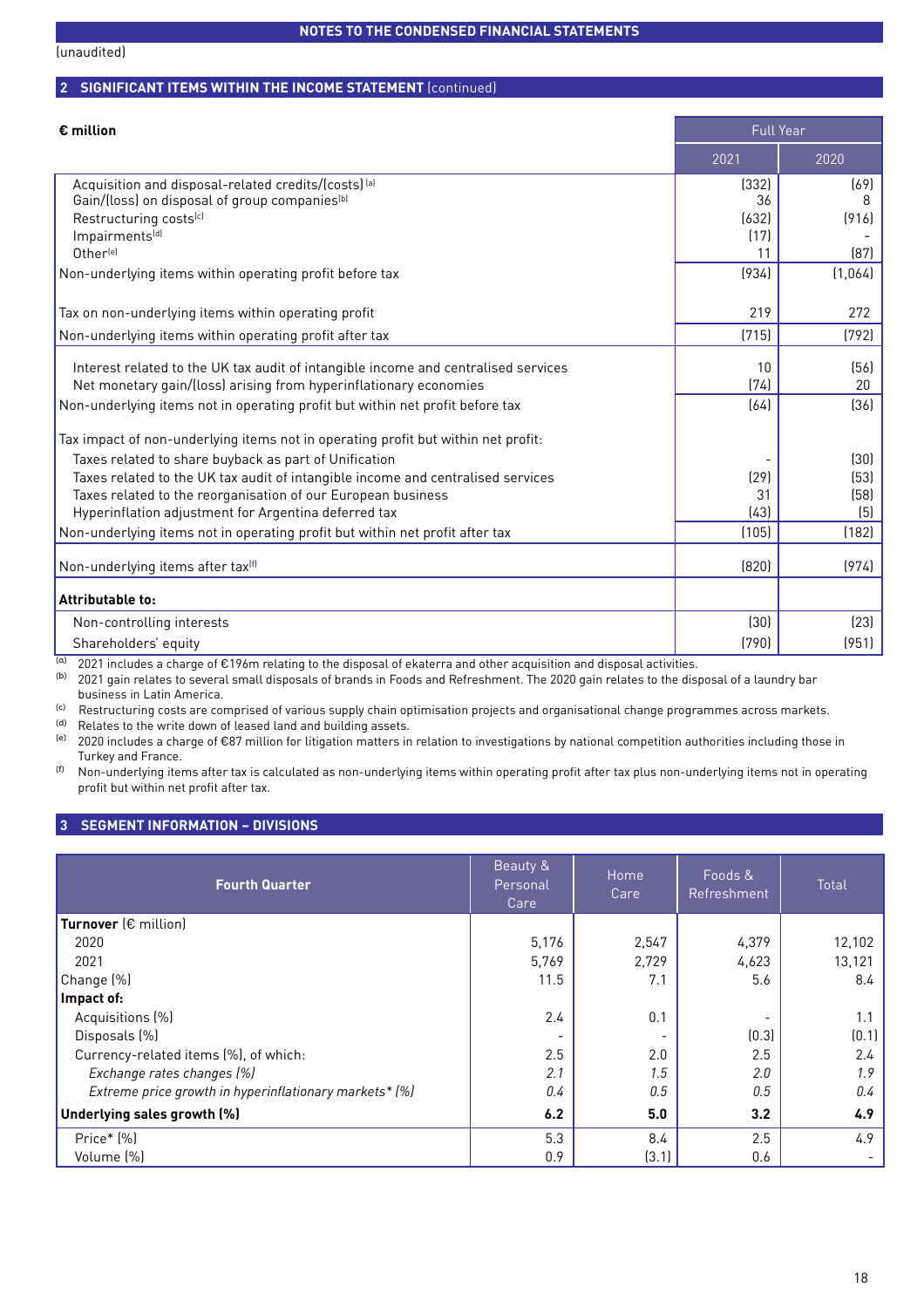**3 SEGMENT INFORMATION – DIVISIONS** (continued)

| <b>Full Year</b>                                       | Beauty &<br>Personal<br>Care | Home<br>Care | Foods &<br>Refreshment | Total  |
|--------------------------------------------------------|------------------------------|--------------|------------------------|--------|
| Turnover $(\epsilon$ million)                          |                              |              |                        |        |
| 2020                                                   | 21,124                       | 10,460       | 19,140                 | 50,724 |
| 2021                                                   | 21,901                       | 10,572       | 19,971                 | 52,444 |
| Change (%)                                             | 3.7                          | 1.1          | 4.3                    | 3.4    |
| Impact of:                                             |                              |              |                        |        |
| Acquisitions (%)                                       | 2.7                          |              | 0.8                    | 1.4    |
| Disposals (%)                                          |                              | [0.1]        | (0.2)                  | (0.1)  |
| Currency-related items (%), of which:                  | (2.8)                        | [2.6]        | (1.8)                  | (2.4)  |
| Exchange rate changes (%)                              | (3.0)                        | (2.9)        | (2.1)                  | (2.6)  |
| Extreme price growth in hyperinflationary markets* (%) | 0.2                          | 0.3          | 0.3                    | 0.3    |
| Underlying sales growth (%)                            | 3.8                          | 3.9          | 5.6                    | 4.5    |
| Price* (%)                                             | 3.0                          | 3.1          | 2.7                    | 2.9    |
| Volume (%)                                             | 0.8                          | 0.7          | 2.9                    | 1.6    |
| Operating profit (€ million)                           |                              |              |                        |        |
| 2020                                                   | 4,311                        | 1,243        | 2,749                  | 8,303  |
| 2021                                                   | 4,471                        | 1,294        | 2,937                  | 8,702  |
| Underlying operating profit (€ million)                |                              |              |                        |        |
| 2020                                                   | 4,591                        | 1,519        | 3,257                  | 9,367  |
| 2021                                                   | 4,742                        | 1,417        | 3,477                  | 9,636  |
| <b>Operating margin (%)</b>                            |                              |              |                        |        |
| 2020                                                   | 20.4                         | 11.9         | 14.4                   | 16.4   |
| 2021                                                   | 20.4                         | 12.2         | 14.7                   | 16.6   |
| Underlying operating margin (%)                        |                              |              |                        |        |
| 2020                                                   | 21.7                         | 14.5         | 17.0                   | 18.5   |
| 2021                                                   | 21.7                         | 13.4         | 17.4                   | 18.4   |

\*Underlying price growth in excess of 26% per year in hyperinflationary economies has been excluded when calculating the price growth in the tables above, and an equal and opposite amount is shown as extreme price growth in hyperinflationary markets.

Turnover growth is made up of distinct individual growth components namely underlying sales, currency impact, acquisitions and disposals. Turnover growth is arrived at by multiplying these individual components on a compounded basis as there is a currency impact on each of the other components. Accordingly, turnover growth is more than just the sum of the individual components.

Underlying operating profit represents our measure of segment profit or loss as it is the primary measure used for the purpose of making decisions about allocating resources and assessing performance of segments. Underlying operating margin is calculated as underlying operating profit divided by turnover.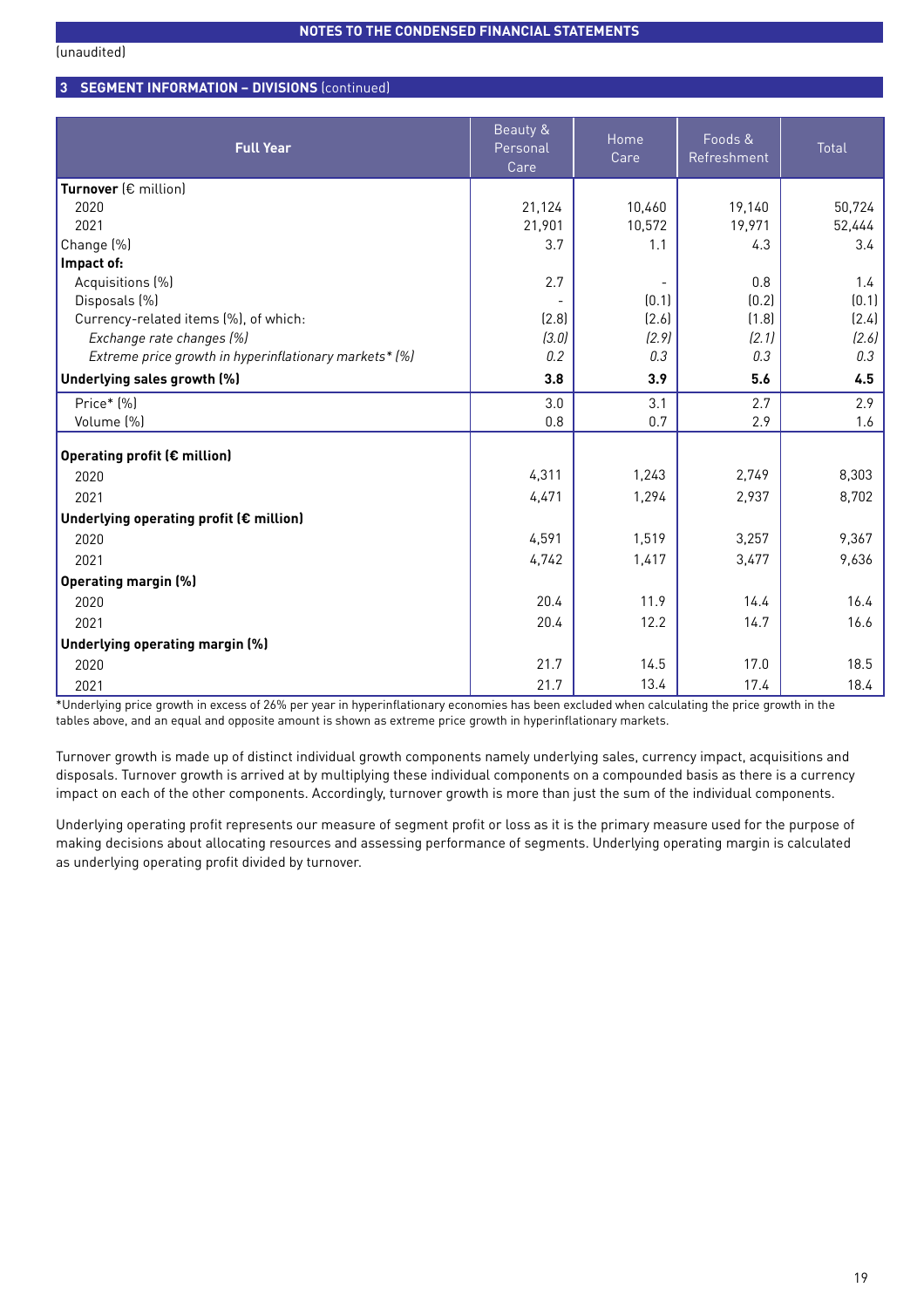# **4 SEGMENT INFORMATION – GEOGRAPHICAL AREA**

| <b>Fourth Quarter</b>                                  | Asia/<br>AMET/<br><b>RUB</b> | The<br>Americas | Europe            | Total   |
|--------------------------------------------------------|------------------------------|-----------------|-------------------|---------|
| Turnover (€ million)                                   |                              |                 |                   |         |
|                                                        |                              |                 |                   |         |
| 2020                                                   | 5,649                        | 3,884           | 2,569             | 12,102  |
| 2021                                                   | 6,131                        | 4,382           | 2,608             | 13,121  |
| Change (%)                                             | 8.5                          | 12.8            | 1.5               | 8.4     |
| Impact of:                                             |                              |                 |                   |         |
| Acquisitions (%)                                       | 0.2                          | 2.4             | 0.9               | 1.1     |
| Disposals (%)                                          |                              |                 | (0.4)             | (0.1)   |
| Currency-related items (%), of which:                  | 2.5                          | 2.8             | 1.8               | $2.4\,$ |
| Exchange rates changes (%)                             | 2.4                          | 1.6             | 1.8               | 1.9     |
| Extreme price growth in hyperinflationary markets* (%) | 0.1                          | 1.2             | $\qquad \qquad -$ | 0.4     |
| Underlying sales growth (%)                            | 5.7                          | 7.2             | (0.8)             | 4.9     |
| Price* (%)                                             | 4.3                          | 8.5             | 0.7               | 4.9     |
| Volume (%)                                             | 1.3                          | (1.2)           | (1.5)             | (0.0)   |

| <b>Full Year</b>                                       | Asia /<br>AMET/<br><b>RUB</b> | The<br>Americas | Europe                   | <b>Total</b>   |
|--------------------------------------------------------|-------------------------------|-----------------|--------------------------|----------------|
|                                                        |                               |                 |                          |                |
| Turnover (€ million)<br>2020                           | 23,440                        | 16,080          | 11,204                   | 50,724         |
| 2021                                                   | 24,264                        | 16,844          | 11,336                   | 52,444         |
| Change (%)                                             | 3.5                           | 4.8             | 1.2                      | 3.4            |
| Impact of:                                             |                               |                 |                          |                |
| Acquisitions (%)                                       | 0.8                           | 3.2             | 0.3                      | 1.4            |
| Disposals (%)                                          |                               | (0.1)           | (0.3)                    | (0.1)          |
| Currency- related items (%), of which:                 | (2.9)                         | (3.6)           | 0.7                      | (2.4)          |
| Exchange rates changes (%)                             | (3.0)                         | (4.3)           | 0.7                      | (2.6)          |
| Extreme price growth in hyperinflationary markets* (%) | 0.1                           | 0.8             | $\overline{\phantom{a}}$ | 0.3            |
| Underlying sales growth (%)                            | 5.8                           | 5.5             | 0.4                      | 4.5            |
| Price* [%]                                             | 2.7                           | 5.1             | 0.2                      | 2.9            |
| Volume (%)                                             | 3.0                           | 0.4             | 0.3                      | 1.6            |
| Operating profit (€ million)<br>2020<br>2021           | 4,137<br>4,536                | 2,723<br>2,696  | 1,443<br>1,470           | 8,303<br>8,702 |
| Underlying operating profit (€ million)                |                               |                 |                          |                |
| 2020                                                   | 4,546                         | 2,973           | 1,848                    | 9,367          |
| 2021                                                   | 4,833                         | 2,980           | 1,823                    | 9,636          |
| <b>Operating margin (%)</b>                            |                               |                 |                          |                |
| 2020                                                   | 17.6                          | 16.9            | 12.9                     | 16.4           |
| 2021                                                   | 18.7                          | 16.0            | 13.0                     | 16.6           |
| Underlying operating margin (%)                        |                               |                 |                          |                |
| 2020                                                   | 19.4                          | 18.5            | 16.5                     | 18.5           |
| 2021                                                   | 19.9                          | 17.7            | 16.1                     | 18.4           |

\*Underlying price growth in excess of 26% per year in hyperinflationary economies has been excluded when calculating the price growth in the tables above, and an equal and opposite amount is shown as extreme price growth in hyperinflationary markets.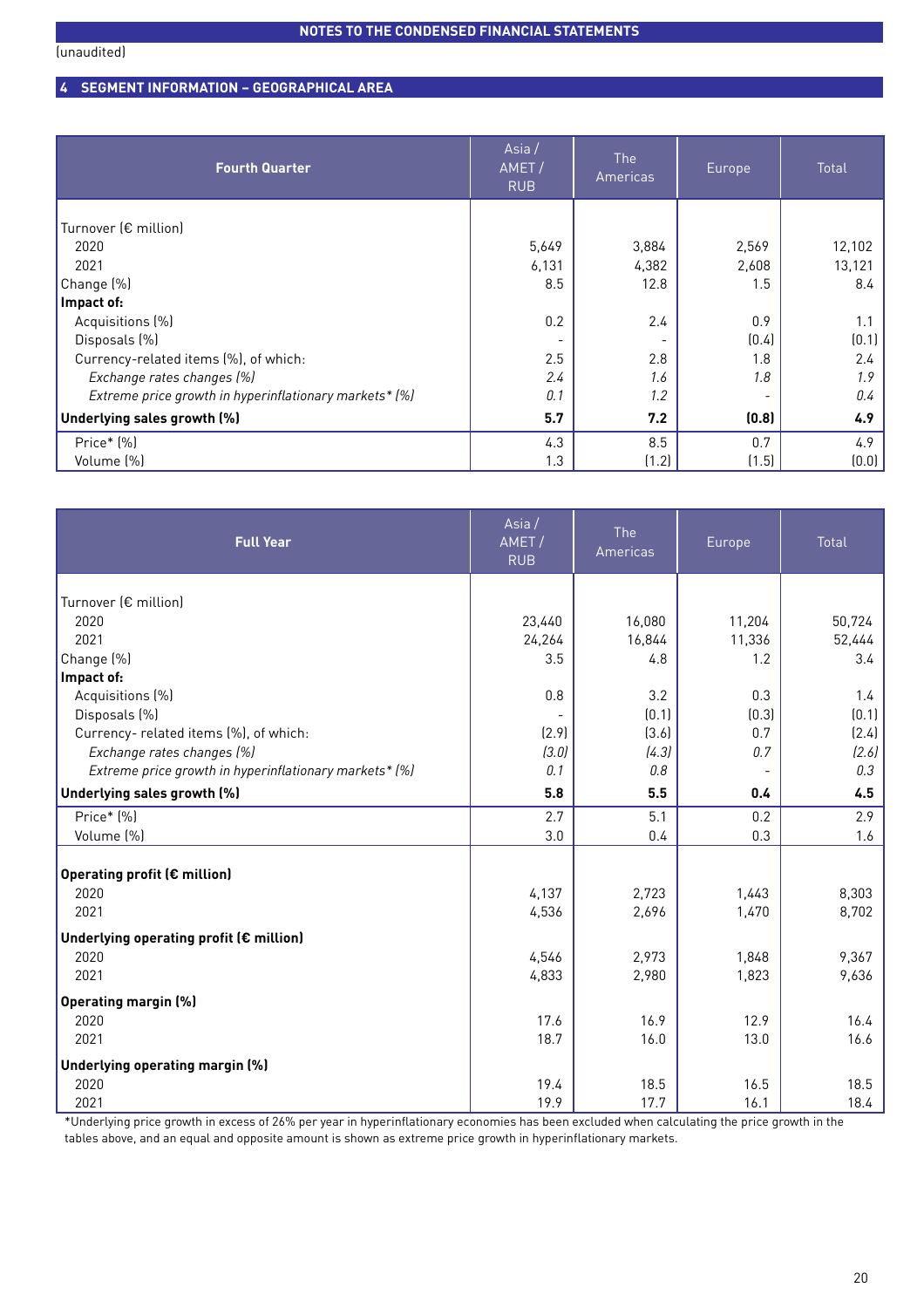# **5 TAXATION**

The effective tax rate for 2021 is 23.1% compared to 24.6% in 2020. The decrease is primarily driven by tax on one-off items in 2020 including the tax impact of certain non-underlying items.

Tax effects of components of other comprehensive income were as follows:

| $\epsilon$ million                                                     |                      | Full Year 2021             |              |                      | Full Year 2020             |              |  |  |
|------------------------------------------------------------------------|----------------------|----------------------------|--------------|----------------------|----------------------------|--------------|--|--|
|                                                                        | <b>Before</b><br>tax | Tax<br>(charge)/<br>credit | After<br>tax | <b>Before</b><br>tax | Tax<br>(charge)/<br>credit | After<br>tax |  |  |
| Gains/(losses) on:                                                     |                      |                            |              |                      |                            |              |  |  |
| Equity instruments at fair value through other<br>comprehensive income | 178                  | (12)                       | 166          | 77                   |                            | 78           |  |  |
| Cash flow hedges                                                       | 291                  | (12)                       | 279          | 87                   | (27)                       | 60           |  |  |
| Remeasurements of defined benefit pension plans                        | 2,405                | (671)                      | 1.734        | 250                  | (35)                       | 215          |  |  |
| Currency retranslation gains/(losses)                                  | ,237                 | (60)                       | 1.177        | (2,646)              | 56                         | (2, 590)     |  |  |
| Other comprehensive income                                             | 4,111                | (755)                      | 3,356        | (2, 232)             | (5)                        | (2, 237)     |  |  |

# **6 COMBINED EARNINGS PER SHARE**

The combined earnings per share calculations are based on the average number of share units representing the combined ordinary shares of NV and PLC in issue during the period, less the average number of shares held as treasury shares.

In calculating diluted earnings per share and underlying earnings per share, a number of adjustments are made to the number of shares, principally the exercise of share plans by employees.

Earnings per share for total operations for the twelve months were calculated as follows:

|                                                                                           | 2021    | 2020    |
|-------------------------------------------------------------------------------------------|---------|---------|
| <b>Combined EPS - Basic</b>                                                               |         |         |
| Net profit attributable to shareholders' equity (€ million)                               | 6,049   | 5,581   |
| Average number of shares (millions of share units)[a]                                     | 2,599.9 | 2,620.3 |
| Combined EPS - basic $(\epsilon)$                                                         | 2.33    | 2.13    |
| <b>Combined EPS - Diluted</b>                                                             |         |         |
| Net profit attributable to shareholders' equity ( $\epsilon$ million)                     | 6,049   | 5,581   |
| Adjusted average number of shares (millions of share units)[a]                            | 2,609.6 | 2,629.8 |
| Combined EPS - diluted $(\epsilon)$                                                       | 2.32    | 2.12    |
| <b>Underlying EPS</b>                                                                     |         |         |
| Net profit attributable to shareholders' equity ( $\epsilon$ million)                     | 6,049   | 5,581   |
| Post tax impact of non-underlying items attributable to shareholders' equity (see note 2) | 790     | 951     |
| Underlying profit attributable to shareholders' equity                                    | 6,839   | 6,532   |
| Adjusted average number of shares (millions of share units)[a]                            | 2609.6  | 2,629.8 |

Underlying EPS – diluted (€)  $2.48$  $\overline{a}$  In the calculation of the weighted average number of share units, NV shares are included only for the period they were issued, until 29 November 2020. Following Unification (see note 1 for more information on Unification), all NV shares were cancelled and the shareholders of NV were issued PLC ordinary shares on a 1:1 ratio. Accordingly, there is no significant impact on the calculation of average number of share units.

In calculating underlying earnings per share, net profit attributable to shareholders' equity is adjusted to eliminate the post-tax impact of non-underlying items.

During the period the following movements in shares have taken place:

|                                                               | Millions |
|---------------------------------------------------------------|----------|
| Number of shares at 31 December 2020 (net of treasury shares) | 2.622.0  |
| Net movements in shares under incentive schemes               |          |
| Shares repurchased under the share buyback programme          | -63.0    |
| Number of shares at 31 December 2021                          | 2.561.0  |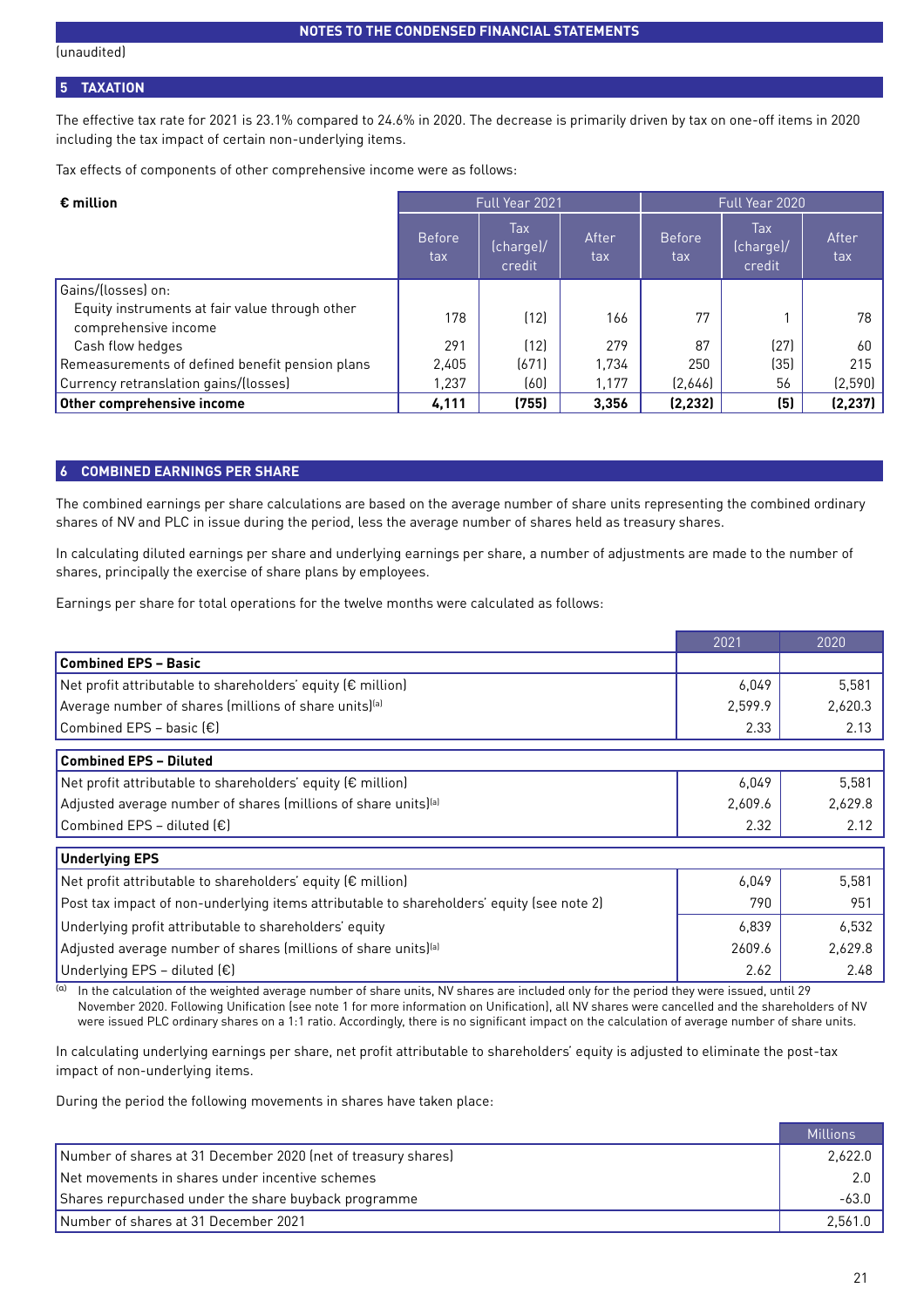#### **7 ACQUISITIONS AND DISPOSALS**

In 2021, the Group completed the business acquisitions listed below. The total consideration for acquisitions in 2021 is €2,117 million (2020: €6,337 million for acquisitions completed during that year). Total consideration for 2021 disposals is €49 million (2020: €35 million for disposals completed during that year).

On 18 November 2021, the Group announced that it has entered into an agreement to sell its global Tea business (ekaterra) to CVC Capital Partners Fund VIII for €4.5 billion on a cash-free, debt-free basis with completion expected in the second half of 2022.

| Deal completion date | Acquired/Disposed business                                                                                                                                                                               |
|----------------------|----------------------------------------------------------------------------------------------------------------------------------------------------------------------------------------------------------|
| 29 January 2021      | Acquired 51% of Welly Health, a producer of bandages and other healthcare related items. The acquisition<br>helps to expand our existing Health and Wellbeing portfolio.                                 |
| 28 May 2021          | Acquired Onnit Lab Inc., a holistic wellness and lifestyle company based in the US. The acquisition<br>complements our growing portfolio of innovative wellness and supplement brands.                   |
| 2 August 2021        | Acquired Paula's Choice Inc., a Prestige Skin Care company based in the U.S. The acquisition strengthens<br>our presence in Prestige Beauty, with an established direct to consumer e-commerce business. |

#### **Paula's Choice Acquisition**

On 2 August 2021, the Group acquired 100% of the shares of Paula's Choice Inc., a U.S. based Prestige Skin Care company. The total consideration paid was €1,832 million which comprised of €1,818 million cash paid on the completion date and €14 million of deferred consideration. The provisional fair value of net assets recognised on the balance sheet is €1,223 million. Currently all balances remain provisional as we finalise our review of the asset valuations. As part of the acquisition, goodwill of €609 million has been recognized and which is not deductible for tax purposes. Since the acquisition date, the goodwill balance has increased by €37 million as a result of foreign exchange effects.

#### **Impact of all acquisitions**

#### Effect on consolidated income statement

The acquisition deals completed in 2021 have contributed €196 million to Group turnover and €16 million to Group operating profit since the relevant acquisition dates. If the acquisition deals completed in 2021 had all taken place at the beginning of the year, Group turnover would have been €52,637 million and Group operating profit would have been €8,738 million.

#### Effect on consolidated balance sheet

The following table summarises the consideration and net assets acquired for the Paula's Choice acquisition and other acquisitions. The fair value currently used for the opening balance of the Paula's Choice acquisition is provisional. These balances remain provisional due to outstanding relevant information about the facts and circumstances that existed as of the acquisition date and/or where valuation work is still ongoing.

|                                     | Paula's Choice<br>$\epsilon$ million | Other<br>acquisitions<br>$\epsilon$ million | Total<br>2021<br>$\epsilon$ million |
|-------------------------------------|--------------------------------------|---------------------------------------------|-------------------------------------|
| Intangible assets                   | 1,584                                | 160                                         | 1,744                               |
| Other non-current assets            | 4                                    | 4                                           | -8                                  |
| Trade and other receivables         | 15                                   | <sub>6</sub>                                | 21                                  |
| Other current assets <sup>(a)</sup> | 48                                   | 35                                          | 83                                  |
| Non-current liabilities(b)          | (385)                                | (43)                                        | (428)                               |
| Current liabilities <sup>(c)</sup>  | (43)                                 | (13)                                        | (56)                                |
| Net assets acquired                 | 1,223                                | 149                                         | 1,372                               |
| Non-controlling interest            |                                      | (14)                                        | (14)                                |
| Goodwill                            | 609                                  | 150                                         | 759                                 |
| Total consideration                 | 1,832                                | 285                                         | 2,117                               |
| Of which:                           |                                      |                                             |                                     |
| Cash consideration paid             | 1,818                                | 270                                         | 2,088                               |
| Deferred consideration              | 14                                   | 15                                          | 29                                  |

(a) Other current assets include inventories of €29 million and cash of €17 million in Paula's Choice, with the remaining €35 million split between cash of €14 million and inventories of €13 million in Onnit.

Non-current liabilities include deferred tax of €384 million related to Paula's Choice.

Current liabilities include trade and other payable of €36 million in Paula's Choice.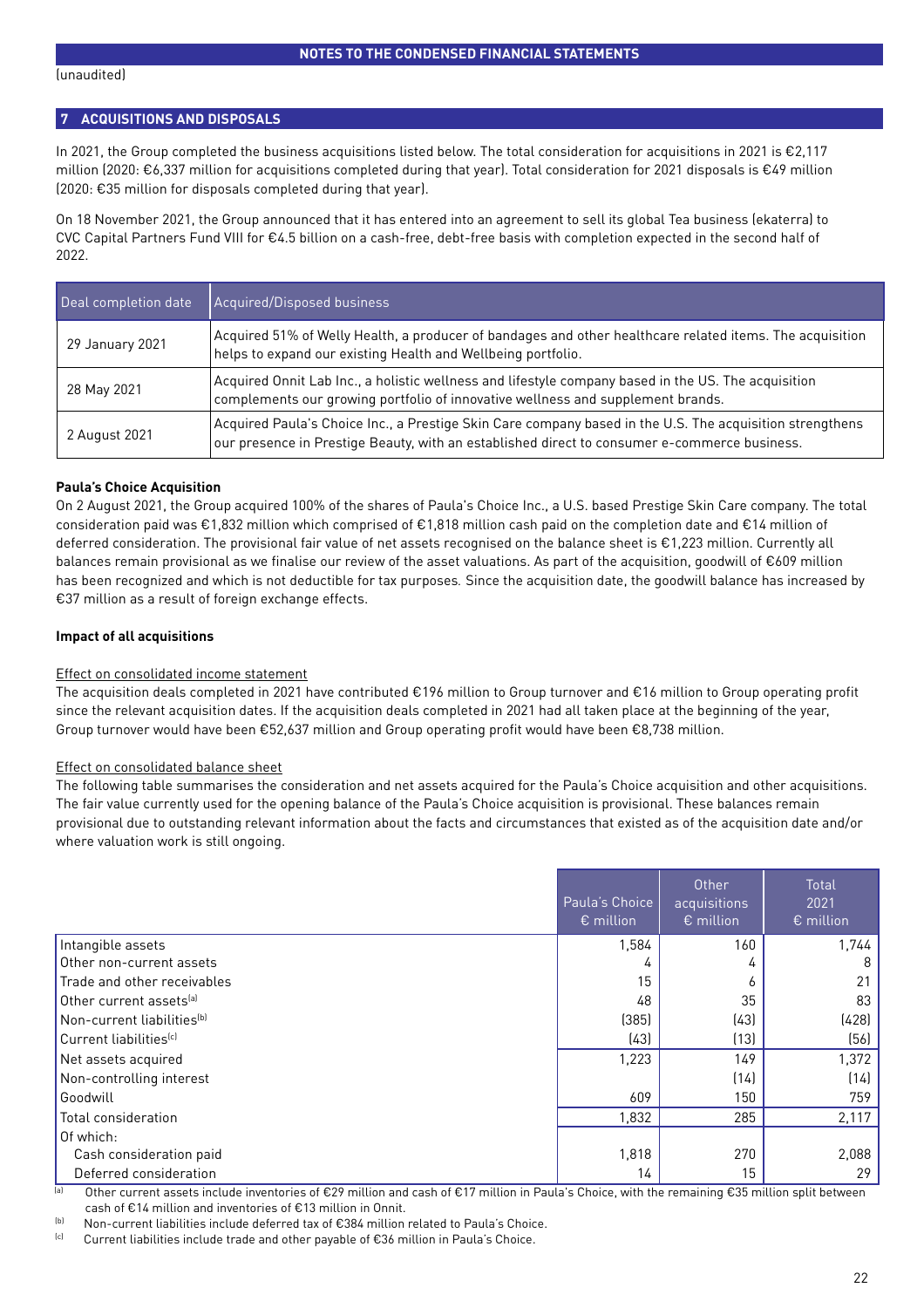#### **8 SHARE-BUY BACK**

On 29 April 2021 we announced a share buyback programme of up to €3 billion, which was completed on 3 December 2021. The Group has repurchased 62,976,145 ordinary shares as part of the programme which are held by Unilever as treasury shares. Consideration paid for the repurchase of shares including transaction costs was €3,018million which is recorded within other reserves.

#### **9 FINANCIAL INSTRUMENTS**

The Group's Treasury team aims to protect the Group's financial investments, while maximising returns. The fair value of financial assets is the same as the carrying amount for 2021 and 2020. The Group's cash resources and other financial assets are shown below.

|                                                                                     |         | 31 December 2021         |       |         | 31 December 2020         |       |
|-------------------------------------------------------------------------------------|---------|--------------------------|-------|---------|--------------------------|-------|
| $\epsilon$ million                                                                  | Current | Non-<br>current          | Total | Current | Non-<br>current          | Total |
| <b>Cash and cash equivalents</b>                                                    |         |                          |       |         |                          |       |
| Cash at bank and in hand                                                            | 2,505   | $\overline{\phantom{a}}$ | 2,505 | 2,764   |                          | 2,764 |
| Short-term deposits <sup>[a]</sup>                                                  | 811     | $\overline{\phantom{a}}$ | 811   | 2,764   |                          | 2,764 |
| Other cash equivalents                                                              | 99      | $\overline{\phantom{a}}$ | 99    | 20      | -                        | 20    |
|                                                                                     | 3,415   | $\overline{\phantom{a}}$ | 3,415 | 5,548   | $\overline{\phantom{0}}$ | 5,548 |
| Other financial assets                                                              |         |                          |       |         |                          |       |
| Financial assets at amortised cost <sup>(b)</sup>                                   | 750     | 208                      | 958   | 468     | 138                      | 606   |
| Financial assets at fair value through<br>other comprehensive income <sup>(c)</sup> |         | 526                      | 527   | 9       | 361                      | 370   |
| Financial assets at fair value through<br>profit or loss:                           |         |                          |       |         |                          |       |
| Derivatives                                                                         | 76      | 52                       | 128   | 59      | 21                       | 80    |
| Other <sup>[d]</sup>                                                                | 329     | 412                      | 741   | 272     | 356                      | 628   |
|                                                                                     | 1,156   | 1,198                    | 2,354 | 808     | 876                      | 1,684 |
| Total financial assets <sup>(e)</sup>                                               | 4,571   | 1,198                    | 5,769 | 6,356   | 876                      | 7,232 |

(a) Short-term deposits typically have maturity of up to 3 months.

(b) Current financial assets at amortised cost include short term deposits with banks with maturities longer than three months excluding deposits which are part of a recognised cash management process and loans to joint venture entities. Non-current financial assets at amortised cost include judicial deposits of €157 million (2020: €101 million).

(c) Included within non-current financial assets at fair value through other comprehensive income are equity investments of €521 million (2020: €356 million)

(d) Included within current financial assets at fair value through profit or loss are highly liquid debt mutual funds. Included within non-current financial assets at fair value through profit or loss are assets in a trust to fund benefit obligations in the US, an option over a non-controlling interest in a subsidiary in Hong Kong and investments in a number of companies and financial institutions in North America, North Asia, South Asia and Europe.

(e) Financial assets exclude trade and other current receivables.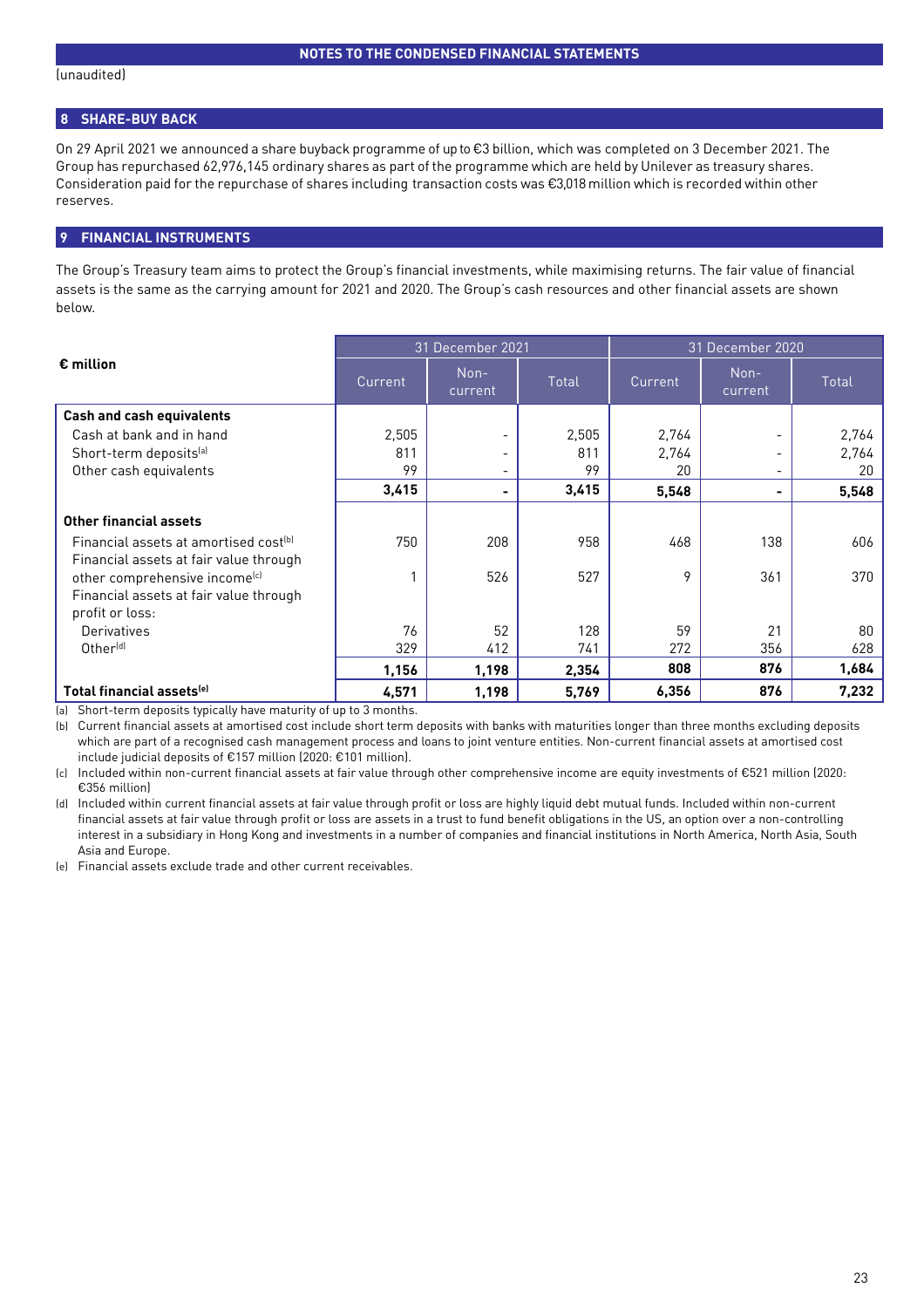# **9 FINANCIAL INSTRUMENTS** (continued)

The Group is exposed to the risks of changes in fair value of its financial assets and liabilities. The following tables summarise the fair values and carrying amounts of financial instruments and the fair value calculations by category.

| $\epsilon$ million                                                | Fair value                          |                                     | Carrying amount              |                                     |
|-------------------------------------------------------------------|-------------------------------------|-------------------------------------|------------------------------|-------------------------------------|
|                                                                   | <b>As at 31</b><br>December<br>2021 | <b>As at 31</b><br>December<br>2020 | As at 31<br>December<br>2021 | <b>As at 31</b><br>December<br>2020 |
| <b>Financial assets</b>                                           |                                     |                                     |                              |                                     |
| Cash and cash equivalents                                         | 3,415                               | 5,548                               | 3,415                        | 5,548                               |
| Financial assets at amortised cost                                | 958                                 | 606                                 | 958                          | 606                                 |
| Financial assets at fair value through other comprehensive income | 527                                 | 370                                 | 527                          | 370                                 |
| Financial assets at fair value through profit and loss:           |                                     |                                     |                              |                                     |
| Derivatives                                                       | 128                                 | 80                                  | 128                          | 80                                  |
| Other                                                             | 741                                 | 628                                 | 741                          | 628                                 |
|                                                                   | 5,769                               | 7,232                               | 5,769                        | 7,232                               |
| <b>Financial liabilities</b>                                      |                                     |                                     |                              |                                     |
| Bank loans and overdrafts                                         | (402)                               | (411)                               | (402)                        | (411)                               |
| Bonds and other loans                                             | [29, 133]                           | (26, 936)                           | (27,621)                     | (24, 585)                           |
| Lease liabilities                                                 | (1,649)                             | (1.771)                             | (1,649)                      | (1.771)                             |
| Derivatives                                                       | (184)                               | (315)                               | (184)                        | (315)                               |
| Other financial liabilities                                       | (277)                               | (223)                               | (277)                        | (223)                               |
|                                                                   | (31, 645)                           | (29, 656)                           | (30, 133)                    | (27, 305)                           |

| $\epsilon$ million                                            | Level | Level 2                | Level 3 | Level 1 | Level 2                | Level 3 |  |
|---------------------------------------------------------------|-------|------------------------|---------|---------|------------------------|---------|--|
|                                                               |       | As at 31 December 2021 |         |         | As at 31 December 2020 |         |  |
| Assets at fair value                                          |       |                        |         |         |                        |         |  |
| Financial assets at fair value through other comprehensive    |       |                        |         |         |                        |         |  |
| lincome                                                       |       | 3                      | 518     |         | C                      | 362     |  |
| <b>Financial assets at fair value through profit or loss:</b> |       |                        |         |         |                        |         |  |
| Derivatives <sup>[a]</sup>                                    |       | 289                    |         |         | 158                    |         |  |
| Other                                                         | 331   |                        | 410     | 300     |                        | 328     |  |
| Liabilities at fair value                                     |       |                        |         |         |                        |         |  |
| Derivatives <sup>[b]</sup>                                    |       | (235)                  |         |         | (418)                  |         |  |
| Contingent consideration                                      |       |                        | (180)   |         |                        | (140)   |  |

(a) Includes €161 million (2020: €78 million) derivatives, reported within trade receivables, that hedge trading activities.<br>(b) Includes €1511 million (2020: €1103) million) derivatives, reported within trade creditors,

Includes €(51) million (2020: €(103) million) derivatives, reported within trade creditors, that hedge trading activities.

There were no significant changes in classification of fair value of financial assets and financial liabilities since 31 December 2020. There were also no significant movements between the fair value hierarchy classifications since 31 December 2020.

The fair value of trade receivables and payables is considered to be equal to the carrying amount of these items due to their shortterm nature.

#### **Calculation of fair values**

The fair values of the financial assets and liabilities are defined as the price that would be received to sell an asset or paid to transfer a liability in an orderly transaction between market participants at the measurement date. Methods and assumptions used to estimate the fair values are consistent with those used in the year ended 31 December 2020.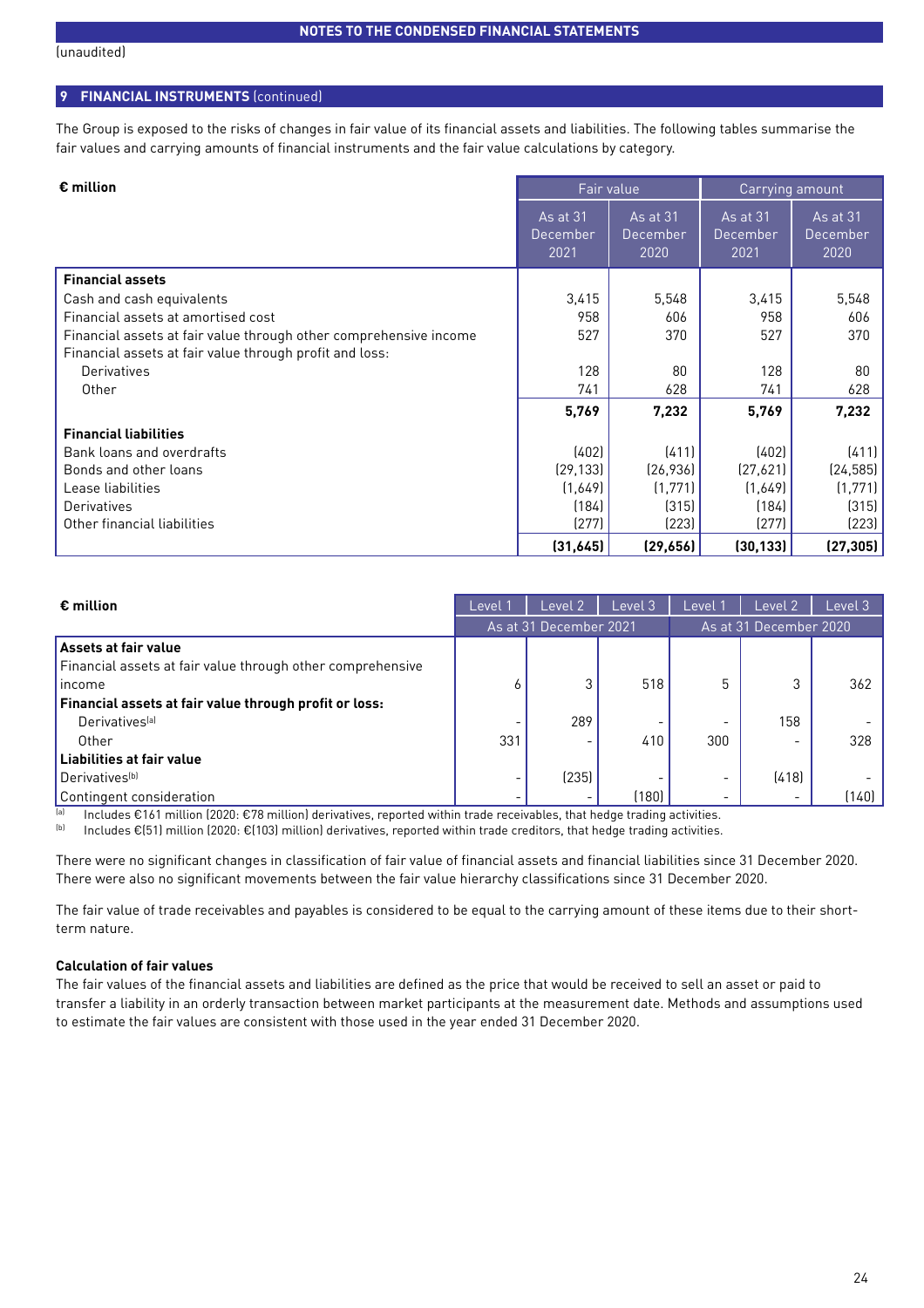# **10 ASSETS HELD FOR SALE**

On 18 November 2021, Unilever announced that it has entered into an agreement to sell its global Tea business (ekaterra) to CVC Capital Partners Fund VIII for €4.5 billion on a cash-free, debt-free basis, with completion expected in the second half of 2022. As a result, the assets and liabilities of ekaterra have been classified as held for sale as at 31 December 2021. Following classification as held for sale, these assets and liabilities are recognised as current on the balance sheet.

|                                                     | 2021     | 2021                  | 2021           | 2020         |
|-----------------------------------------------------|----------|-----------------------|----------------|--------------|
|                                                     | ekaterra | Others <sup>(a)</sup> | Total          | Total        |
| Property, plant and equipment held for sale (b)     |          | $\overline{2}$        | $\overline{2}$ | 17           |
| <b>Non-Current assets</b>                           |          |                       |                |              |
| Goodwill and intangible assets                      | 899      | $\overline{2}$        | 901            |              |
| Property, plant and equipment                       | 425      | 22                    | 447            | 4            |
| Deferred tax assets                                 | 329      |                       | 329            |              |
| Other non-current assets                            | 25       |                       | 25             |              |
|                                                     | 1,678    | 24                    | 1,702          | 5            |
| <b>Current assets</b>                               |          |                       |                |              |
| Inventories                                         | 258      |                       | 258            | 6            |
| Trade and other receivables                         | 336      |                       | 336            |              |
| <b>Current tax assets</b>                           | 11       |                       | 11             |              |
| Cash and cash equivalents                           | 90       |                       | 90             |              |
| Other current assets                                | 2        |                       | 2              |              |
|                                                     | 697      | -                     | 697            | 6            |
| <b>Assets held for sale</b>                         | 2,375    | 26                    | 2,401          | 28           |
| <b>Current liabilities</b>                          |          |                       |                |              |
| Trade payables and other current liabilities        | 652      |                       | 652            |              |
| Current tax liabilities                             | 9        |                       | 9              |              |
| <b>Financial liabilities</b>                        | 49       |                       | 49             |              |
| Provisions                                          | 8        |                       | 8              |              |
|                                                     | 718      | $\overline{a}$        | 718            | $\mathbf{1}$ |
| <b>Non-Current liabilities</b>                      |          |                       |                |              |
| Pensions and post-retirement healthcare liabilities | 12       |                       | 12             |              |
| <b>Financial Liabilities</b>                        | 31       |                       | 31             |              |
| Other non-current liabilities                       | 2        |                       | 2              |              |
| Deferred tax liabilities                            | 57       |                       | 57             |              |
|                                                     | 102      |                       | 102            |              |
| <b>Liabilities held for sale</b>                    | 820      |                       | 820            | 1            |

(a) In 2021, other disposal groups include assets related to the disposal of the Calve and Baltimore brands in Russia. We reversed the held for sale position of a number of small Beauty and Personal Care brands in the second half of 2021.

(b) In 2020, disposal groups held for sale related to manufacturing assets.

#### **11 DIVIDENDS AND SHARE BUYBACKS**

The Board has declared a quarterly interim dividend for Q4 2021 of £0.3602 per Unilever PLC ordinary share or €0.4268 per Unilever PLC ordinary share at the applicable exchange rate issued by WM/Reuters on 8 February 2022.

The following amounts will be paid in respect of this quarterly interim dividend on the relevant payment date:

| Per Unilever PLC ordinary share (traded on the London Stock Exchange): | f 0.3602    |
|------------------------------------------------------------------------|-------------|
| Per Unilever PLC ordinary share (traded on Euronext in Amsterdam):     | €. Ո.4268   |
| Per Unilever PLC American Depositary Receipt:                          | US\$ 0.4873 |

The euro and US dollar amounts above have been determined using the applicable exchange rates issued by WM/Reuters on 8 February 2022.

US dollar cheques for the quarterly interim dividend will be mailed on 22 March 2022 to holders of record at the close of business on 25 February 2022.